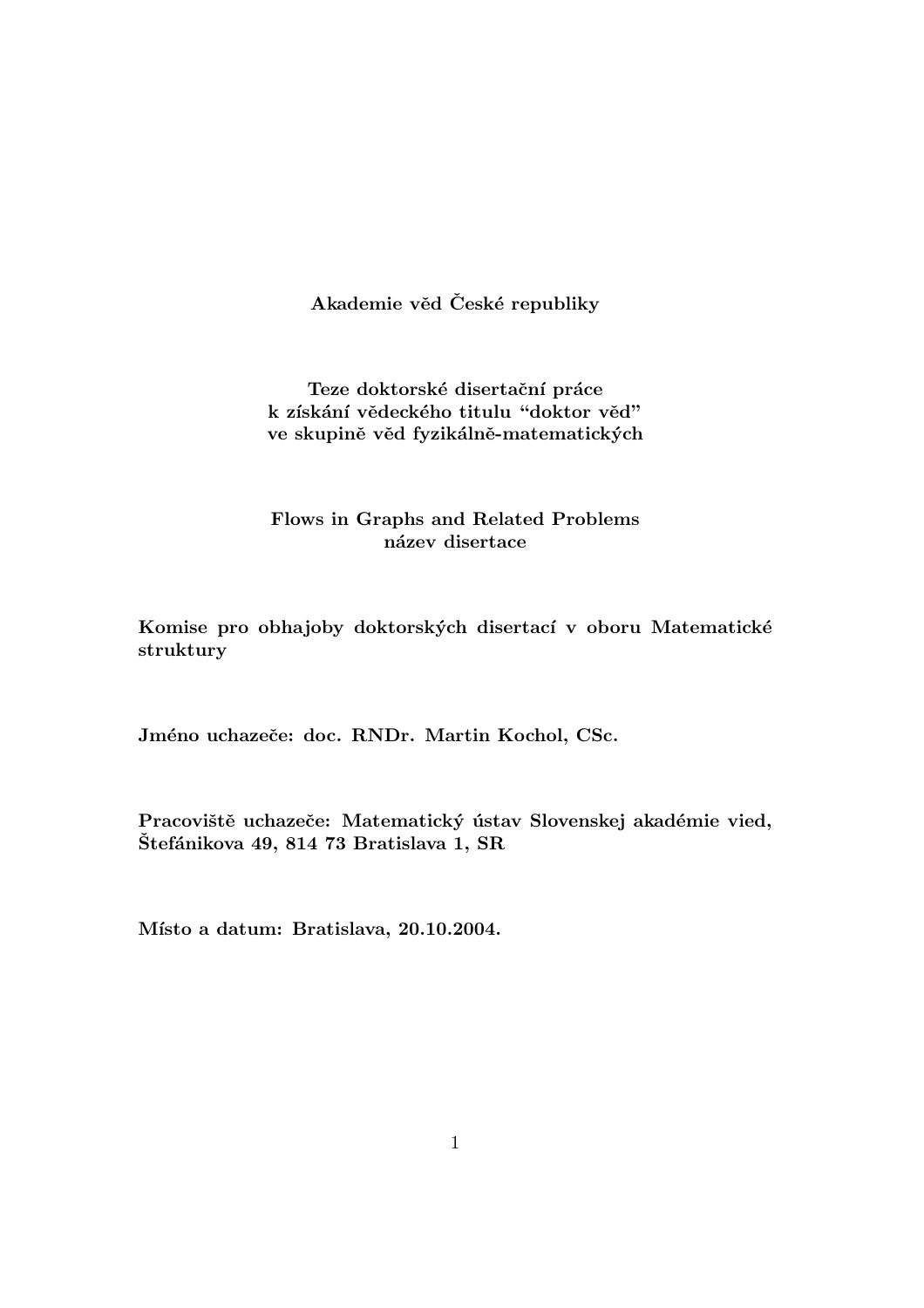# I. A Survey of The Topic

Nowhere-zero flows in (finite) graphs have been introduced by Tutte [Tu1, Tu2, Tu3]. Primarily he showed that a planar graph is k-colorable if and only if its dual admits a nowhere-zero k-flow (its edges can be oriented and assigned values  $\pm 1, \ldots, \pm (k-1)$  so that the sum of the incoming values equals the sum of the outcoming ones for every vertex of the graph). Tutte also proved the classical equivalence result that a graph admits a nowhere-zero k-flow if and only if it admits a flow whose values are the nonzero elements of a finite Abelian group of order k.

There are three celebrated unsolved conjectures dealing with nowhere-zero flows in bridgeless graphs, all due to Tutte. The first is the 5-Flow Conjecture of [Tu1], that every such graph admits a nowhere-zero 5-flow. The 4-Flow Conjecture of [Tu3] suggests that if the graph does not contain a subgraph contractible to the Petersen graph, then it has a nowhere-zero 4-flow. Finally the 3-Flow Conjecture of Tutte is that if the graph does not contain an edge cut of cardinality 1 and 3, then it has a nowhere-zero 3-flow. The Weak 3- Flow Conjecture, introduced by Jaeger [J4], is that there exists  $k \geq 4$  such that every k-edge-connected graph has a nowhere-zero 3-flow (it is well-known that for  $k = 4$  this is an equivalent form of the 3-Flow Conjecture). The 5- and 3-Flow Conjectures generalize two known properties of planar graphs, namely the classic results of Heawood  $[H]$  and Grötzsch  $[G]$ , that every planar graph is 5-colorable and every planar graph without triangles is 3-colorable, respectively. Jaeger [J1] and Kilpatrick [Ki] proved that every bridgeless graph admits a nowhere-zero 8-flow. Seymour [Se2] has improved this result showing that every bridgeless graph admits a nowhere-zero 6-flow. Jaeger [J1] also proved that every 4-edge-connected graph has a nowhere-zero 4-flow. Certain generalizations of the last two results were obtained by Jaeger, Linial, Payan, and Tarsi [JLPT].

By a cycle we mean a graph where every vertex has even valency. A circuit is a 2-regular connected graph. A cycle double covering (in abbreviation CDC) of a graph is a family  $\mathcal S$  of cycles such that every edge of the graph is contained in exactly two cycles from S. If the number of cycles is k, then S is called a  $k$ -CDC. A graph has a 2-CDC if and only if it has a nowhere-zero 2-flow. The following statements are pairwise equivalent for any graph  $G$ .

- $-G$  has a 3-CDC,
- $-G$  has a 4-CDC,
- G has a nowhere-zero 4-flow.

Thus an equivalent form of the 4-Flow Conjecture is that if a bridgeless graph does not contain a subgraph contractible to the Petersen graph, then it has a 4-CDC (or, equivalently, a 3-CDC). Alspach, Goddyn, and Zhang [AGZ] proved that such graphs have a CDC. The CDC (resp. 5-CDC) Conjecture is that every bridgeless graph has a CDC (resp. 5-CDC). This conjecture was explicitly formulated by Seymour [Se1] and Szekeres [Sz] (resp. Celmins [C]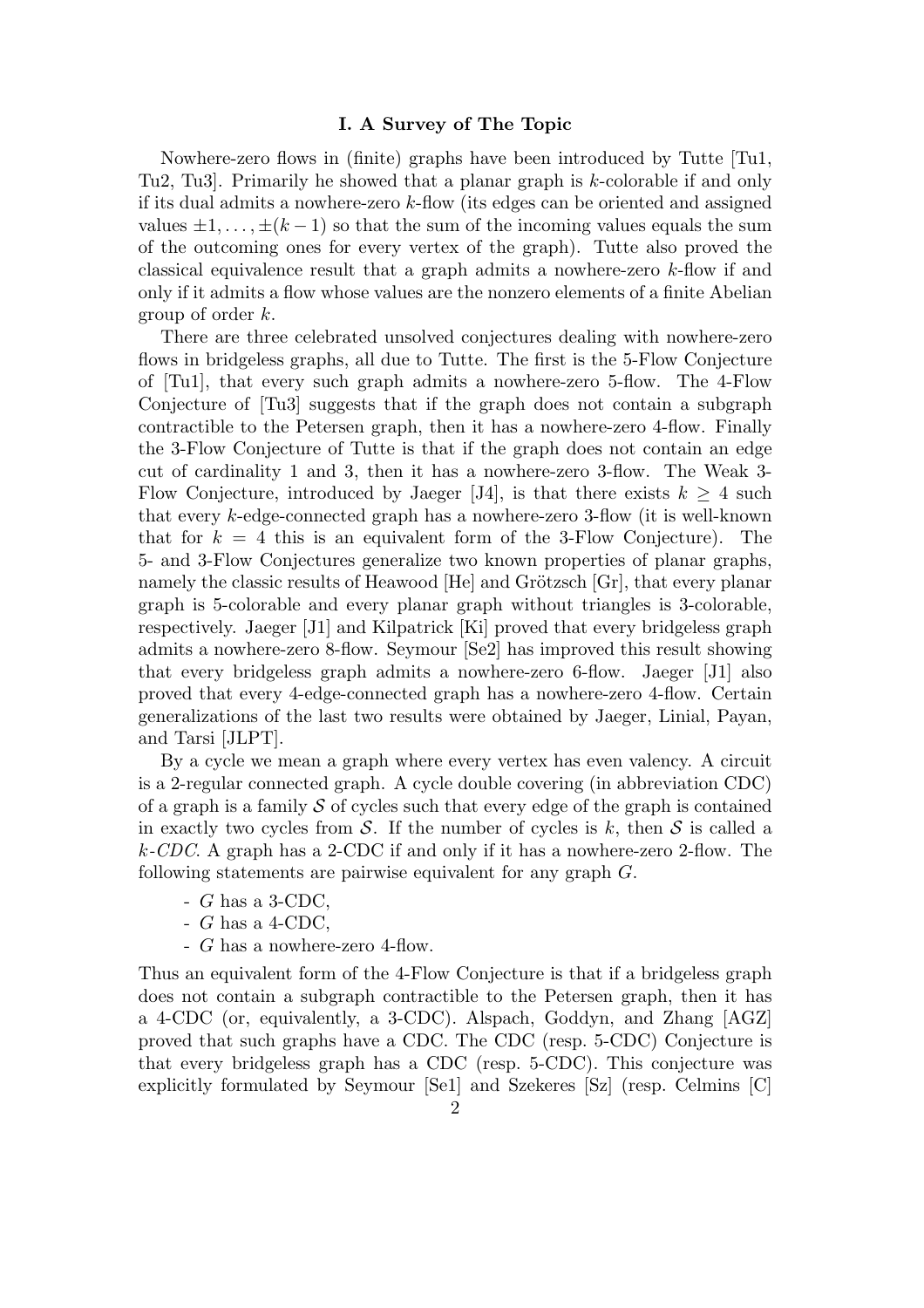and Preismann [Pr]). Jaeger [J3] pointed out that the CDC conjecture holds true if the following two conjectures are satisfied. The first one, formulated by Fleischner [Fl1], is that every cyclically 4-edge connected cubic graph has either an edge-3-coloring or a dominating circuit (i. e., a circuit whose vertices are incident to every edge of the graph). The second one is the Sabidussi's Compatibility Conjecture  $[Sa]$  that given an eulerian trail T in an eulerian graph G without 2-valent vertices, there exists a decomposition  $S$  of G into circuits such that consecutive edges in  $T$  belong to different circuits in  $S$ . By Fleischner [Fl2], the Sabidussi's Compatibility Conjecture is equivalent to the conjecture that given a dominating circuit  $C$  in a cubic graph  $G$ , there exists a cycle double cover of G which includes C. A stronger conjecture, so called Fixed Circuit CDC Conjecture, was introduced by Goddyn [Go2]. It says that given a circuit C in a bridgeless graph  $G$ , there exists a CDC of  $G$  which includes C.

A survey about nowhere-zero flows and cycle double coverings in graphs can be found in the books of Zhang [Z], Jensen and Toft [JT] and the survey papers of Jaeger [J3, J4], Jackson [Jac], and Seymour [Se3].

It is well-known that the smallest counterexample to the 5-Flow and CDC Conjectures must be a snark, which is a nontrivial cubic (3-regular) graph without an edge-3-coloring. By nontrivial we mean cyclically 4-edge-connected and with girth (the length of the shortest circuit) at least 5. The term snark was introduced by Gardner [Ga] borrowing this name from Lewis Caroll's ballad "The Hunting of the Snarks". By Tait [Tai], the four-color theorem (proved by Appel and Haken [AH] and Robertson, Sanders, Seymour, and Thomas [RSST]) is equivalent to the statement that there exists no planar snark.

Construction of snarks is not an easy task. For instance the first nontrivial infinite family of them was constructed in 1975 by Isaacs [I], though the first snark, the Petersen graph, was known late in the 19th century (see Petersen [P] and Kempe [Ke]). From this experience we might concede that snarks are not common among cubic graphs. A result of Robinson and Wormald [RW], stating that almost every cubic graph is hamiltonian, thus also edge-3 colorable, supports this observation. Snarks are studied very intensively and several methods have been developed for their constructions. The most interesting were introduced in Adelson-Velskij and Titov [AVT], Goldberg [Gol], Holyer [Hol], and Isaacs [I]. Some further constructions of snarks are surveyed in Chetwynd and Wilson [CW], Watkins and Wilson [WW], Watkins [Wa], and Cavicchioli, Meschiari, Ruini, and Spaggiari [CMRS].

By Celmins [Ce] (resp. Goddyn [Go1]), the smallest counterexample to the 5- Flow (resp. CDC) Conjecture must be a cyclically 5-edge-connected snark with girth at least 7 (resp. a snark with girth at least 8). This is very interesting, because until recently, there have been known only snarks with girth at most 6. Jaeger and Swart [JS] conjectured that there is no snark with girth greater than 6 (see also [CW], [WW], [Wa]).

By Holyer [Hol], the problem to determine whether a graph admits a nowhe-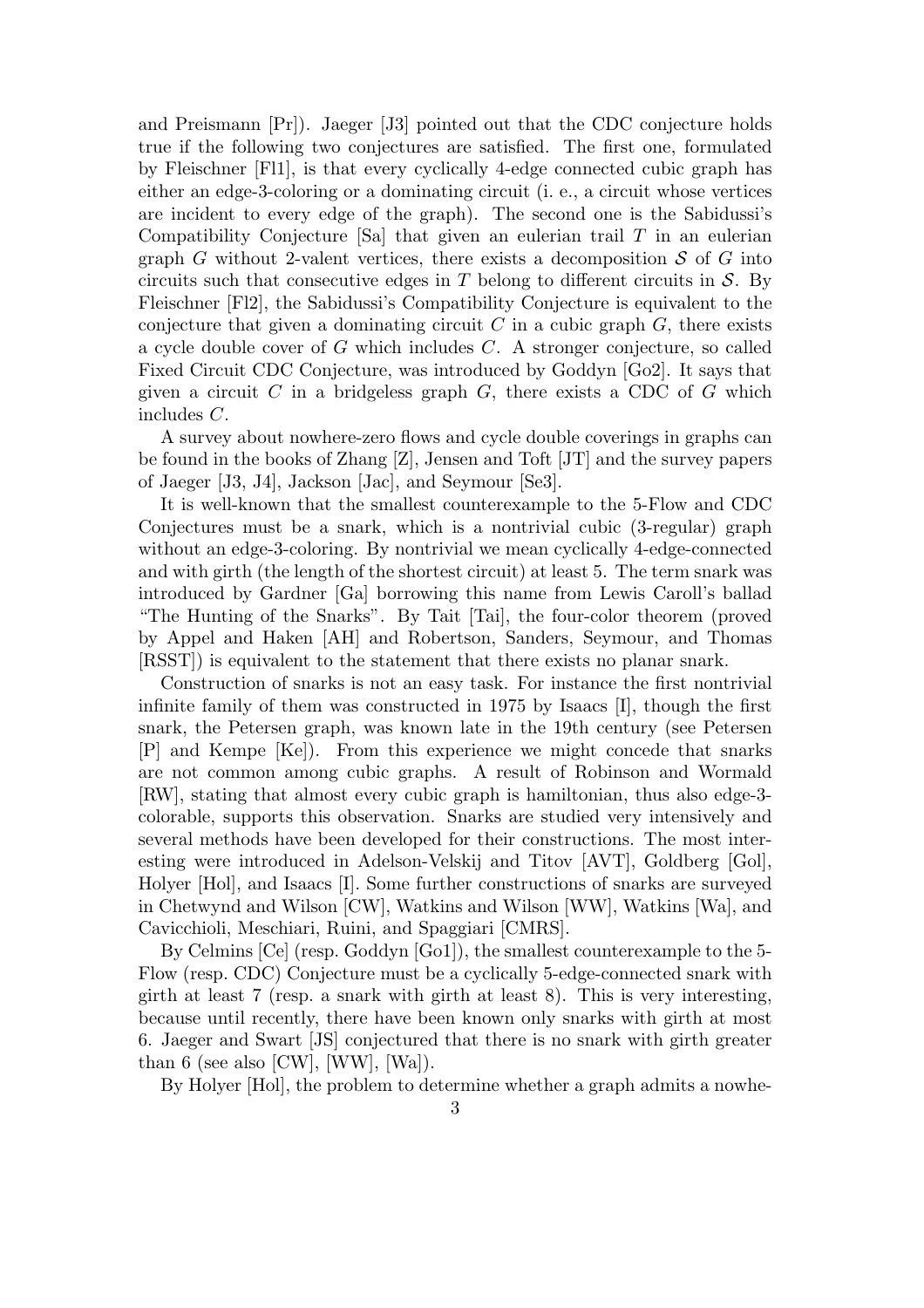re-zero 4-flow is NP-complete. By Garey, Johnson and Stockmeyer [GJS] the problem to determine whether a planar graph has a 3-coloring is NP-complete. Since, by Tutte [Tu1], a graph is 3-colorable if and only if its dual has a nowherezero 3-flow, we get that the problem to determine whether a graph admits a nowhere-zero 3-flow is also NP-complete.

Nowhere-zero flows in graphs have some common features with the classical flow model on directed graphs of Ford and Fulkerson [FF]. It is known that a graph G has a nowhere-zero  $k$ -flow if and only if it has such a flow with values  $1, \ldots, k-1$  (with respect to a special orientation of G). But the theorem of Hoffman [Hof] and Minty [Mi] (see also Zhang [Z]) says that a directed graph G has a flow with values  $1, \ldots, k-1$  if and only if G has the output-input ratio at most  $k-1$  (the maximum ratio between the number of edges directed out from W and into W for a subset W of the set of vertices of  $G$ ). Thus a graph has a nowhere-zero  $k$ -flow if and only if it has an orientation with the output-input ratio at most  $k - 1$ .

Generalizations of the classical flow model on directed graphs have been introduced by Hassin [Has] and Lawler and Martel [LM1]. In these models, capacity constraints are imposed by polymatroid rank functions on the sets of edges directed into and out of each edge. A variety of classical optimization problems can be formulated and solved in terms of these models, for example the max-flow min-cut theorem of Ford and Fulkerson [FF], the abovementioned theorem of Hoffman [Hof] and Minty [Mi], Hall's theorem on distinct representatives [Ha1], Menger's theorem [Me] on maximal cuts in graphs, and Dilworth's theorem [Di] on maximal antichains in partially ordered sets (see Lawler and Martel [LM2] and Schrijver [Sc2]). It is also known that these theorems can be presented as special cases of the Edmonds' intersection theorem [Ed2], giving a necessary and sufficient condition for two matroids to have a common independent set of cardinality at least d. More sophisticated form of this theorem states that the linear system describing the intersection polytope of two polymatroids is totally dual integral (see Schrijver [Sc2, Sc3]). Note that polymatroids (introduced by Edmonds [Ed2]) are polyhedra of nonnegative vectors bounded by submodular functions. Generalized polymatroids (introduced independently by Frank [Fr] and Kovalev [Ko]) are polyhedra bounded by sub- and supermodular functions satisfying an additional condition. They are generalizations of matroids and satisfy majority of their nice properties. A flow model using generalized polymatroids as set constraints was introduced by Lawler and Martel [LM3]. Another general framework generalizing several constructions of matroids are linking systems of Schrijver [Sc1] (introduced independently by Kung  $|Ku|$ ).

A result similar to the Edmonds' intersection theorem was received by Davies and McDiarmid [DM], who gave a necessary and sufficient condition for two strongly base orderable matroids to have k disjoint common independent sets of cardinality at least d. Strongly base orderable matroids form a proper subclass of matroids and were introduced by Brualdi [Bru], Brualdi and Scrimger [BS],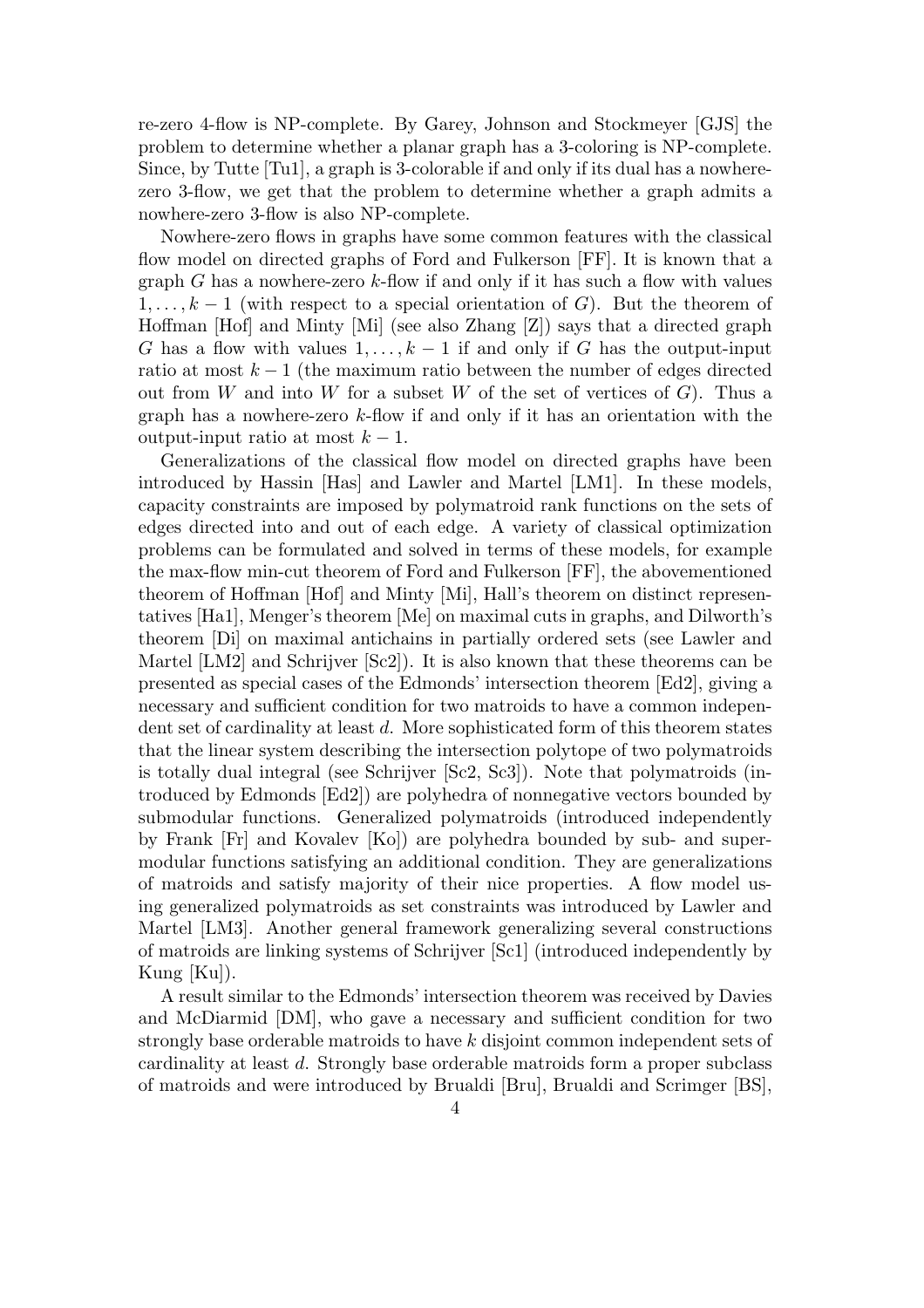and Mason [Ma] (see also Welsh [We]).

More details about matroids, (generalized) polymatroids and submodular functions are in  $[Ai]$ , Frank and Tardos  $[FT]$ , Fujishige  $[Fi]$ , Lovász  $[Lo]$ , Lovász and Plummer [LP], Nemhauser and Wolsey [NW], Oxley [O], Schrijver [Sc2, Sc3], and Welsh [We].

# II. A Survey of The Results

In [1] we build general methods on constructing graphs without nowhere-zero  $k$ -flows. We call such graphs  $k$ -snarks. First we study flows in multi-terminal networks and generalize some classical results which have been known for flows in graphs. This enables us to develop several methods on constructing  $k$ -snarks, some of them having roots in constructions of snarks. This has many applications. We show that the 3-Flow Conjecture is equivalent to the statement that every graph with at most three edge cuts of cardinality 3 has a nowhere-zero 3 flow. Furthermore, in [3] we show that the 3-Flow Conjecture suffices to verify for 5-edge-connected graphs.

In [2] (resp. [1]) we prove that if the 5-Flow (resp. Weak 3-Flow) Conjecture is not true, then the problem to determine whether a bridgeless (resp. k-edgeconnected) graph has a nowhere-zero 5-flow (resp. 3-flow) is NP-complete.

In [4] we deal with class of graphs with maximum degree four. Let  $\mathcal H$  be the set of nonisomorphic simple graphs on four vertices (depicted in Fig. 2). For every  $\mathcal{H}' \subseteq \mathcal{H}$ , consider the family of graphs  $\mathcal{X}(\mathcal{H}')$  such that a graph G belongs to  $\mathcal{X}(\mathcal{H}')$  if and only if each vertex of G has degree at most four, and the neighborhood of each 4-degree vertex induces a graph isomorphic to a member of the set  $\mathcal{H}'$ . The main result of [4] is that, for a graph from  $\mathcal{X}(\mathcal{H}')$ , the 3-coloring problem either is NP-complete, or can be solved in linear time.

In [5] we show that cubic graphs not containing a subgraph homeomorphic to the Petersen graph have nowhere-zero 5-flows.

In [7] is indicated a construction of a new infinite family of cyclically 6-edgeconnected snarks.

In [8] we prove that the smallest counterexample to the 5-Flow Conjecture must be cyclically 6-edge-connected snark.

Cyclically 5-edge-connected snarks with arbitrary large girth are constructed in [5], thereby obtaining a counterexample to the conjecture of Jaeger and Swart  $[JS]$ .

Several families of snarks with some special properties are constructed in [1, Chapter 10].

In  $[9]$  we construct snarks with a (dominating) circuit C so that no other circuit C' satisfies  $V(C) \subseteq V(C')$ . These snarks are interesting because the Fixed Circuits CDC Conjecture and the conjecture of Fleischner [Fl2], that every bridgeless graph has a CDC containing a fixed dominating circuit (the equivalent form of the Sabidussi's Compatibility Conjecture [Sa]), suffices to verify for them.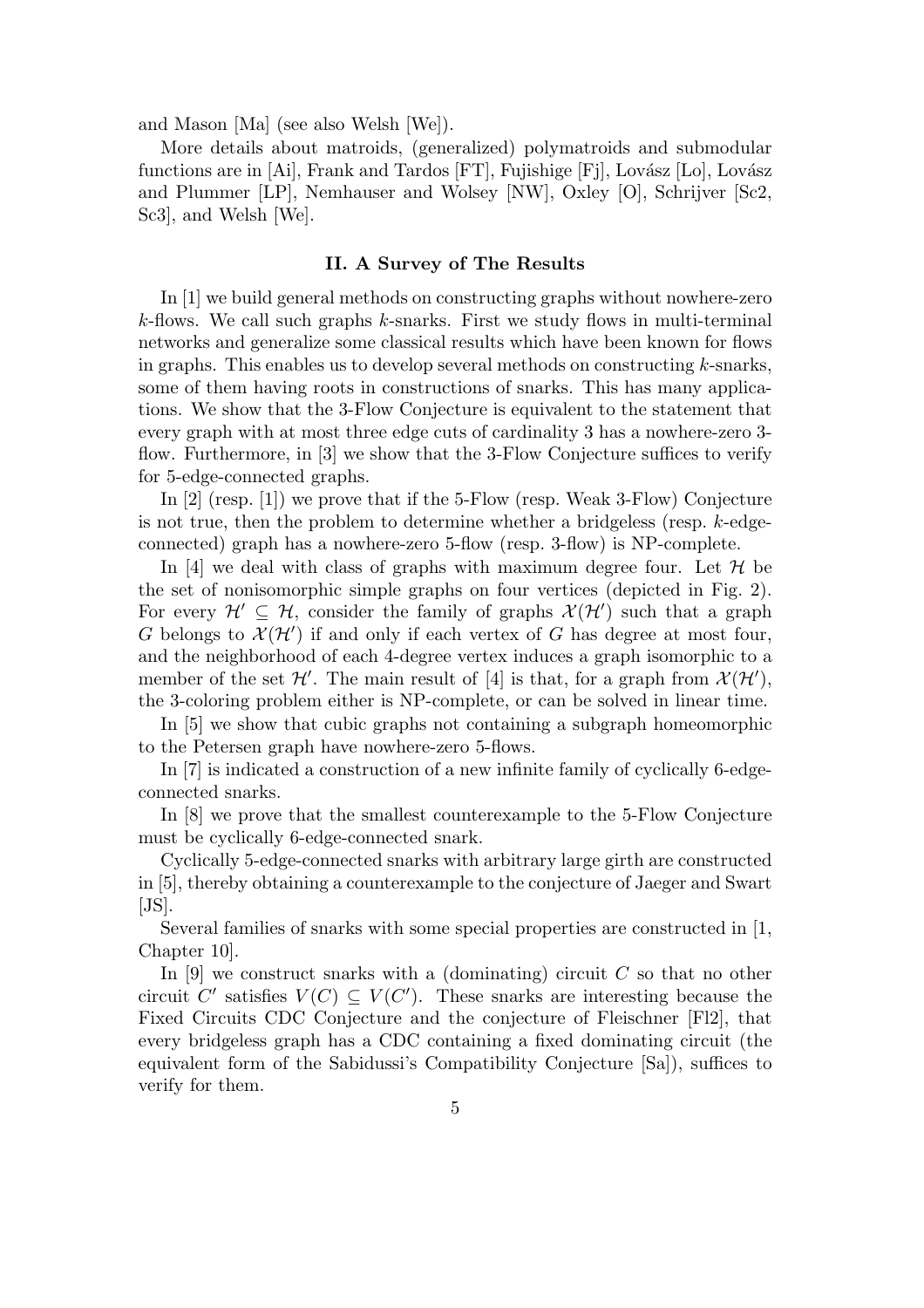In [10] is proved that the conjecture of Fleischner [Fl1] (that every cyclically 4-edge-connected cubic graph has either an edge-3-coloring or a dominating cycle) is equivalent to a conjecture of Thomassen [Th1] (that every 4-connected line graph is hamiltonian).

In [11] is introduced oddness of a graph (a parameter expressing how far a graph is from admitting a nowhere-zero 4-flow; for cubic graphs it is the minimal number of odd circuits in a 2-factor). Oddness of a graph is always even and is zero if and only if the graph has a nowhere-zero 4-flow. We show that if a graph has oddness 2, then it has a 5-CDC.

In [12] is proved that every cyclically 4-edge-connected cubic graph has a dominating circuit if and onlu if any two edges of a cyclically 4-edge-connected cubic graph are contained in a dominating circuit.

In [13] we show that many conjectures and theorems about graphs could be proved if one could show that they are true apart from some "errors", provided that the number of these errors grows asymptotically slower than the order of these graphs. This study we begun in  $[1]$ , where we introduce k-reluctance of graphs, a parameter expressing how far a graph is from admitting a nowherezero k-flow. We show that the 5-flow (resp. 3-flow) conjecture is equivalent to the statement that 5-reluctance (resp. 3-reluctance) of bridgeless (resp. 4 edge-connected) graphs growth assymtotically slower than the order of graphs. Similar property holds for the conjectures of Fleischner [Fl1] and Thomassen [Th1] (which we have mentioned by describing the results from [10]).

In [14] we introduce a flow model from combinatorial optimization using quasi polymatroids as constraints for the flow conservation. Quasi polymatroids are polyhedra arising from generalized polymatroids after reflexions of some coordinates. They are introduced in [14]. Abstract network flow model is introduced in [15]. This has many common features with the flows used in [1, 2, 3, 13] and is only formally different from the model of [14]. Using abstract networks we introduce a general framework for various results regarding constructions of matroids and (generalized) polymatroids – for instance, the basic operations on (generalized) polymatroids and constructions of transversal matroids, gammoids, and their generalizations in [15].

In the last three papers [16, 17, 18] we study certain generalizations of the Hall's theorem [Ha1] of distinct representatives. Let G be a bipartite graph and assume that for any vertex  $v$  of  $G$  a strongly base orderable matroid is given on the set of edges incident to  $v$ . Call a subgraph of  $G$  a system of representatives of G if the edge neighborhood of each vertex of this subgraph is independent in the corresponding matroid. Two systems of representatives we call compatible if they have no common edge. In [16] we give a necessary and sufficient condition for G to have k pairwise compatible systems of representatives with at least  $d$ edges. Unfortunately, this condition is not sufficient if we deal with arbitrary matroids. In [17] and [18] are constructed latin  $(n \times n \times (n-d))$ -parallelepipeds that cannot be extended to a latin cube of order n for any pair of integers d, n where  $d \geq 2$  and  $n \geq 2d + 1$ .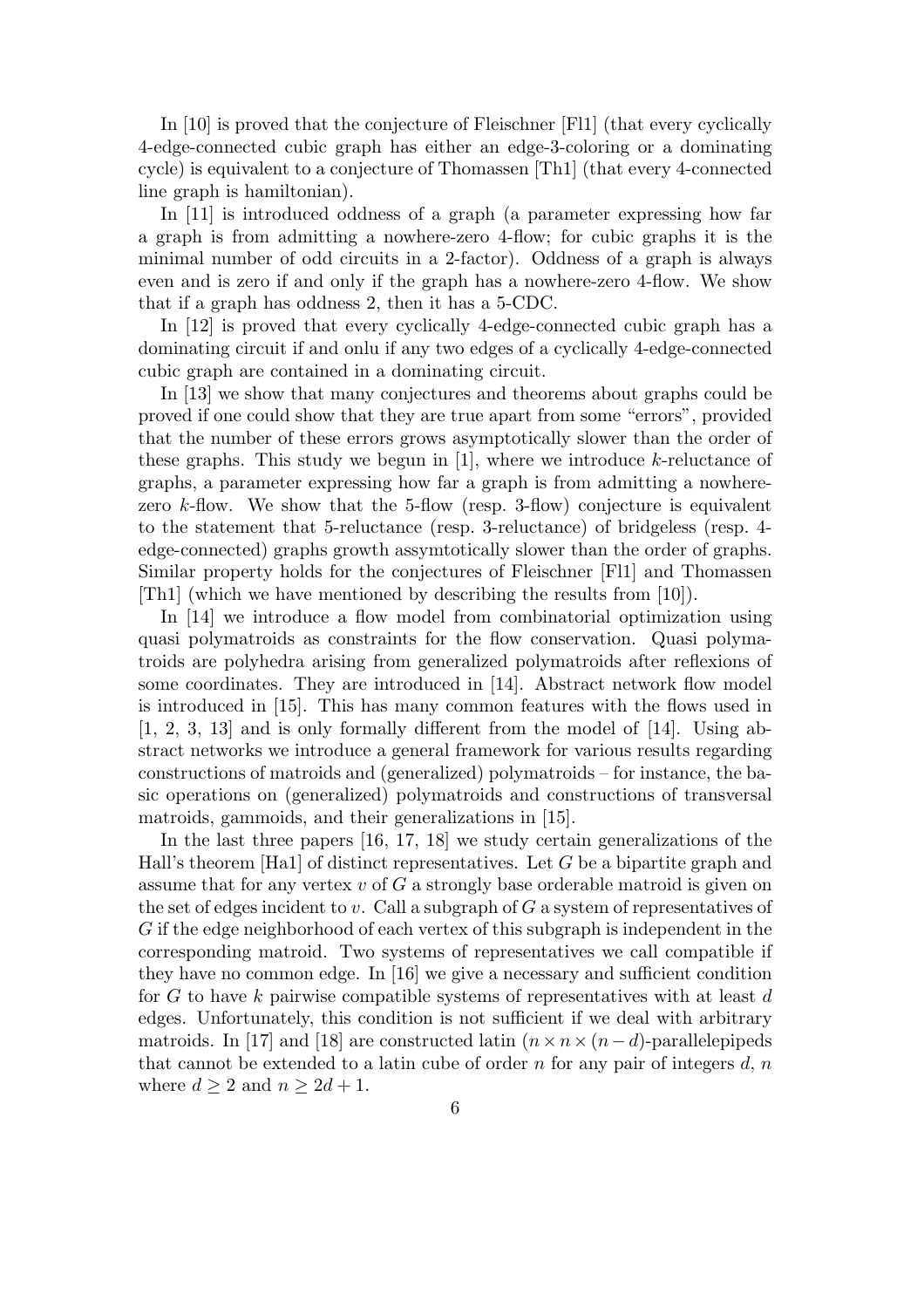## III. Methods

We use methods from combinatorics and discrete mathematics, primarily from graph theory.

Majority of the constructions of snarks and graphs without nowhere-zero kflows are based on superposition. This method is introduced in [1] and partially also in  $[6, 7]$ . We apply this method and its variants in  $[1, 2, 3, 6, 7, 9, 10, 13]$ .

A new linear algebra approach to nowhere-zero flow problems on graphs is introduces in [8].

In papers [4, 5, 10, 11, 12, 13] are used methods from classical graph theory, in particular we deal with colorings, paths, cycles, and 2-factors.

In [14, 15, 16] we apply combinatorial optimization, in particular theory of matroids, polymatroids, generalized polymatroids, and submodular functions.

In [17, 18] are used methods of latin squares, in particular theorems about extensions of incomplete latin squares.

In [2] and partially in [1] we use methods from complexity theory.

## IV. Description of The Results

# 1. Nowhere-Zero Flows

1.1. Graphs, networks and flows. The notation introduced here more or less coincides with the one from [1-15]. We use finite and unoriented graphs with multiple edges and loops, unless stated otherwise. We use standard graph theoretical terms which can be found in Bondy and Murty [BM].

If G is a graph, then  $V(G)$  and  $E(G)$  denote the sets of vertices and edges of G, respectively. By a multi-terminal network, briefly a network, we mean a pair  $(G, U)$  where G is a graph and  $U = \{u_1, \ldots, u_n\}$  is a set of pairwise distinct vertices of G.

We postulate that with each edge of G there are associated two distinct *arcs*. Arcs on distinct edges are distinct. If an arc on an edge is denoted by  $x$  the other is denoted by  $x^{-1}$ . If the ends of an edge e of G are vertices u and v, one of the arcs on  $e$  is said to be *directed* from  $u$  to  $v$  and the other one is directed from  $v$  to  $u$ . The two arcs on a loop, though distinct, are directed to the same vertex. (In other words, each edge of  $G$  is duplicated and the two resulting edges are directed oppositely.)

Let  $D(G)$  denote the set of arcs of G. Then  $|D(G)| = 2|E(G)|$ . If  $X \subseteq D(G)$ , then denote by  $X^{-1} = \{x^{-1} : x \in X\}$ . By an *orientation* of G we mean every  $X \subseteq D(G)$  such that  $X \cup X^{-1} = D(G)$  and  $X \cap X^{-1} = \emptyset$ . If  $W \subseteq V(G)$ , then  $\omega_G^+(W)$  denotes the set of the arcs of G directed from W to  $V(G) \setminus W$ . We write  $\omega_G^+(v)$  instead of  $\omega_G^+(\{v\})$ .

Every Abelian group considered here is additive and has order at least two. If  $G$  is a graph and  $A$  is an Abelian group, then an  $A$ -chain in  $G$  is a mapping  $\varphi: D(G) \to A$  such that  $\varphi(x^{-1}) = -\varphi(x)$  for every  $x \in D(G)$ . Furthermore,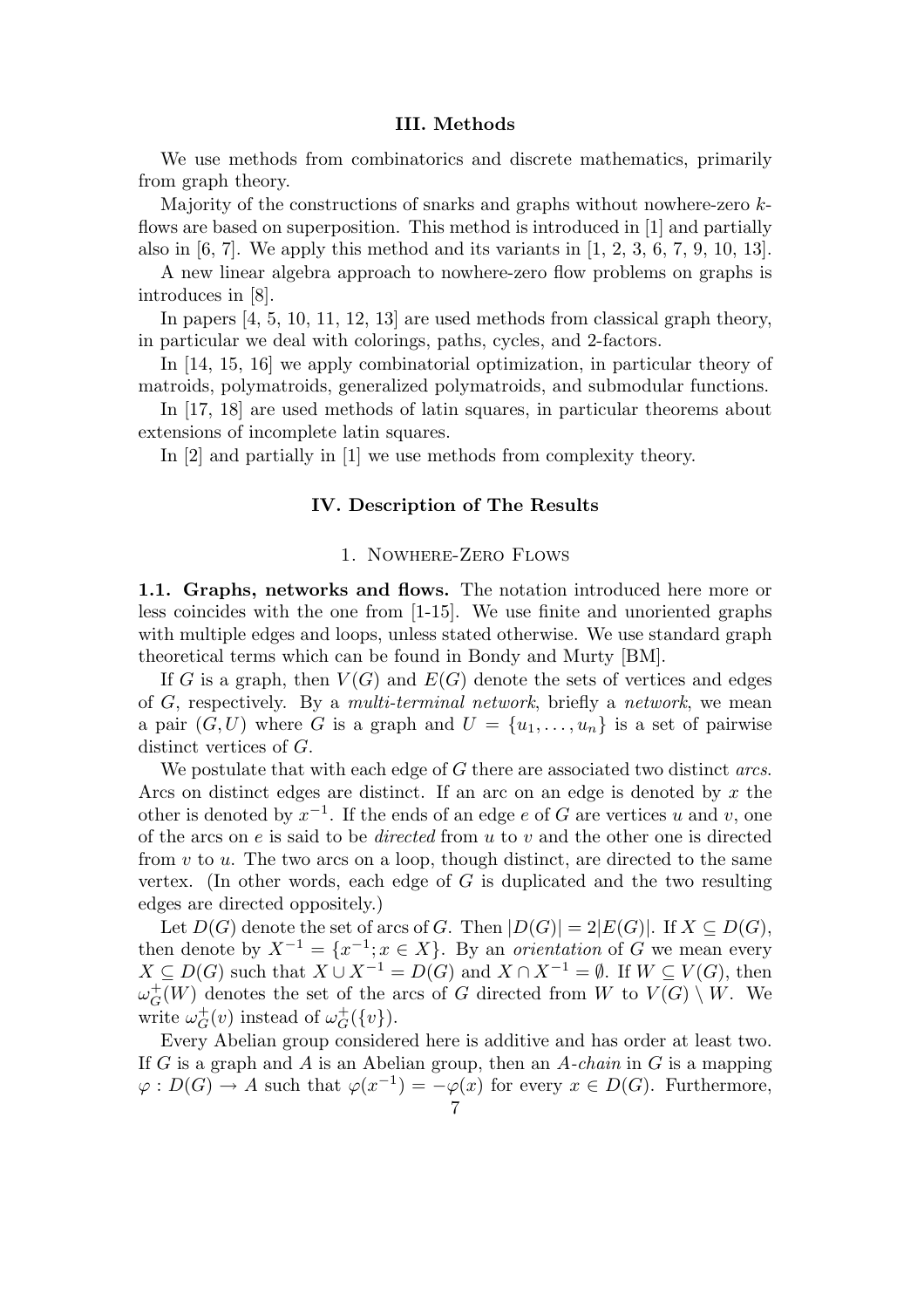the mapping  $\partial \varphi : V(G) \to A$  such that

$$
\partial \varphi(v) = \sum_{x \in \omega_G^+(v)} \varphi(x) \qquad (v \in V(G))
$$

is called the *boundary* of  $\varphi$ . The set of edges associated with the arcs of G having nonzero values in  $\varphi$  is called the *support* of  $\varphi$ . An A-chain  $\varphi$  in G is called *nowhere-zero* if its support equals  $E(G)$ . If  $(G, U)$  is a network, then an A-chain  $\varphi$  in G is called an A-flow in  $(G, U)$  if  $\partial \varphi(v) = 0$  for every inner vertex v of  $(G, U)$ .

By a (nowhere-zero)  $A$ -flow in a graph G we mean a (nowhere-zero)  $A$ -flow in the network  $(G, \emptyset)$  (i. e., the graph G is identified with the network  $(G, \emptyset)$ ). If k is an integer  $\geq 2$ , then by a (*nowhere-zero*) k-flow  $\varphi$  in a network  $(G, U)$ we mean a (nowhere-zero) Z-flow in  $(G, U)$  such that  $|\varphi(x)| < k$  for every  $x \in D(G)$ . Our concept of nowhere-zero flows in graphs coincides with the usual definition of nowhere-zero flows as presented in Jaeger [J4], Younger [Y], and Zhang [Z]. The only difference is that instead of a fixed (but arbitrary) orientation of a graph G we use the set  $D(G)$  as a domain for a flow.

With every A-flow (resp. k-flow) in a network  $(G, U)$ , where  $U = \{u_1, \ldots, u\}$  $u_n$ , is associated a *characteristic vector*  $\chi(\varphi) = \langle z_1, \ldots, z_n \rangle$  so that  $z_i = 0$ if  $\partial \varphi(u_i) = 0$  (resp.  $\partial \varphi(u_i) \equiv 0 \mod k$ ) and  $z_i = 1$  otherwise. The A-characteristic set  $\chi_A(G, U)$  (resp. k-characteristic set  $\chi_k(G, U)$ ) of the network  $(G, U)$  is the set of all characteristic vectors  $\chi(\varphi)$  where  $\varphi$  is a nowhere-zero A-flow in  $(G, U)$  (resp. a nowhere-zero integral k-flow in  $(G, U)$ ). In the following statement, the classical equivalence results of Tutte [Tu1, Tu2, Tu3] are generalized.

**Theorem 1.1.** [1] Let  $(G, U)$  be a network and  $k \geq 2$  be an integer. Then the following statements are satisfied.

- (1)  $(G, U)$  has a nowhere-zero k-flow if and only if  $(G, U)$  has a nowherezero A-flow for any Abelian group A of order k.
- (2) If  $(G, U)$  admits a nowhere-zero k-flow, then it admits a nowhere-zero  $(k+1)$ -flow.
- (3)  $\chi_k(G, U) = \chi_A(G, U)$  for any Abelian group A of order k.
- (4)  $\chi_k(G, U) \subseteq \chi_{k+1}(G, U).$

By a k-snark we mean every network without a nowhere-zero k-flow  $(k \geq 2)$ . We say that a graph G is a k-snark if  $(G, \emptyset)$  is a k-snark.

Networks  $(G, U)$  and  $(G', U)$  are *homeomorphic* if they arise from the same network after applying finitely many subdivisions (subdivision vertices are always assumed to be inner). In this case  $\chi_k(G, U) = \chi_k(G', U)$  for every  $k \geq 2$ .

**1.2. Superposition.** Suppose that we get a network  $(G', U'), U' = \{u'_1, \ldots, u\}$  $u'_n$ , from a network  $(G, U)$ ,  $U = \{u_1, \ldots, u_n\}$ , by the following process. Take a vertex  $w$  of  $G$  and replace it by a graph  $H$  disjoint from  $G$  so that each edge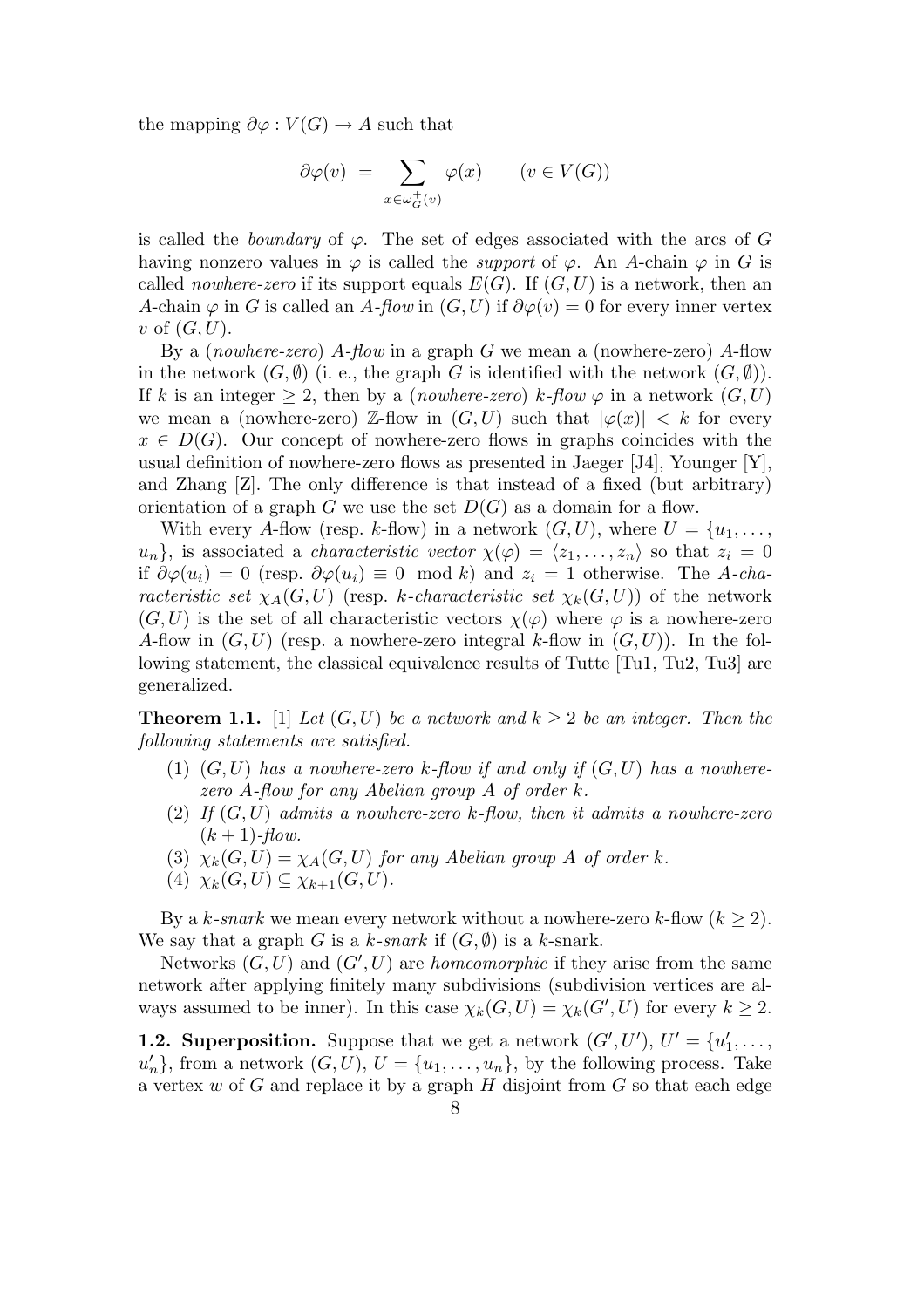of G with one end (or two ends) in w gets a new end (or two new ends) from  $V(H)$ . Moreover, assume that  $u'_i = u_i$  if  $u_i \neq w$  and  $u'_i \in V(H)$  if  $u_i = w$ . Then  $(G', U')$  is called a *w-superposition* (or a vertex superposition) of  $(G, U)$ .

Suppose that we get a network  $(G', U')$ ,  $U' = \{u'_1, \ldots, u'_n\}$ , from a network  $(G, U)$ ,  $U = \{u_1, \ldots, u_n\}$ , by the following process. Take a network  $(H, \{v_1, v_2\})$  disjoint from  $(G, U)$ , delete from G an edge e with ends  $w_1, w_2$ and identify the sets of vertices  $\{w_1, v_1\}$  and  $\{w_2, v_2\}$  to new vertices  $w'_1$  and  $w'_2$ , respectively. Furthermore, let  $u'_i = u_i$  if  $u_i \neq w_1, w_2$ , and  $u'_i = w'_1$  (or  $w'_2$ ) if  $u_i = w_1$  (or  $w_2$ ). Then  $(G', U')$  is called an *e-superposition* (or an *edge* superposition) of  $(G, U)$ . This superposition is k-strong if H is a k-snark.

A network  $(G', U'), U' = \{u'_1, \ldots u'_n\}$ , is a  $(k\textrm{-}strong)$  superposition of  $(G, U),$  $U = \{u_1, \ldots u_n\}$ , if there exist a sequence  $(G_1, U_1) = (G, U), (G_2, U_2), \ldots$  $(G_r, U_r) = (G', U')$  such that  $(G_{j+1}, U_{j+1})$  is a vertex or (k-strong) edge superposition of  $(G_i, U_j)$  for  $j = 1, ..., r - 1$ . The following statement is a cornerstone of our constructions.

**Lemma 1.2.** [1] Let  $(G', U')$  be a k-strong superposition of  $(G, U)$ ,  $k \geq 2$ . Then  $\chi_k(G', U') \subseteq \chi_k(G, U)$ . In particular, if  $(G, U)$  is a k-snark, then so is  $(G', U').$ 

Every superposition arising so that edges are replaced by  $k$ -snarks and vertices by arbitrary graphs is k-strong. By Lemma 1.2, this technique produces an infinite class of bridgeless k-snarks if we have at least one such a k-snark.

**1.3. Snarks.** An edge cut of a graph is called *cyclic* if after deleting its edges we get at least two components having cycles. A graph is called *cyclically k*edge-connected if it does not have a cyclic edge cut of cardinality smaller than  $k$ . Snarks are cyclically 4-edge-connected cubic graphs without an edge-3-coloring and with girth (the length of the shortest circuit) at least 5. Note that a cubic graph  $G$  has an edge-3-coloring if and only if it has a nowhere-zero 4-flow (because nowhere-zero  $\mathbb{Z}_2 \times \mathbb{Z}_2$ -flows in G coincides with an edge-3-coloring of G by nonzero elements of the group  $\mathbb{Z}_2 \times \mathbb{Z}_2$ . Similarly a cubic graph G has an edge-3-coloring if and only if it has a 3-CDC. Using these facts we can show that the 5-Flow and CDC Conjectures suffices to verify for snarks.

In [1, 6, 7] we have applied superposition and constructed new families of snarks. For example take a circuit of length  $6$  in the Petersen graph  $P$  and replace its edges by 6 copies of the flower snark  $I_5$  of Isaacs [I]. We get a graph  $G_1$  indicated in Fig. 1. Replacing in  $G_1$  each vertex of valency 7 by vertices of valencies 3, 2, and 2, we get a graph  $G_2$ . By Lemma 1.2,  $G_1$  and  $G_2$  are 4-snarks. Thus the graph  $G_{118}$  (homeomorphic with  $G_2$ ) is a cyclically 6-edge-connected snark of order 118.

**Theorem 1.3.** [1, 7] For every even  $n > 118$ , there exists a cyclically 6-edgeconnected snark of order n.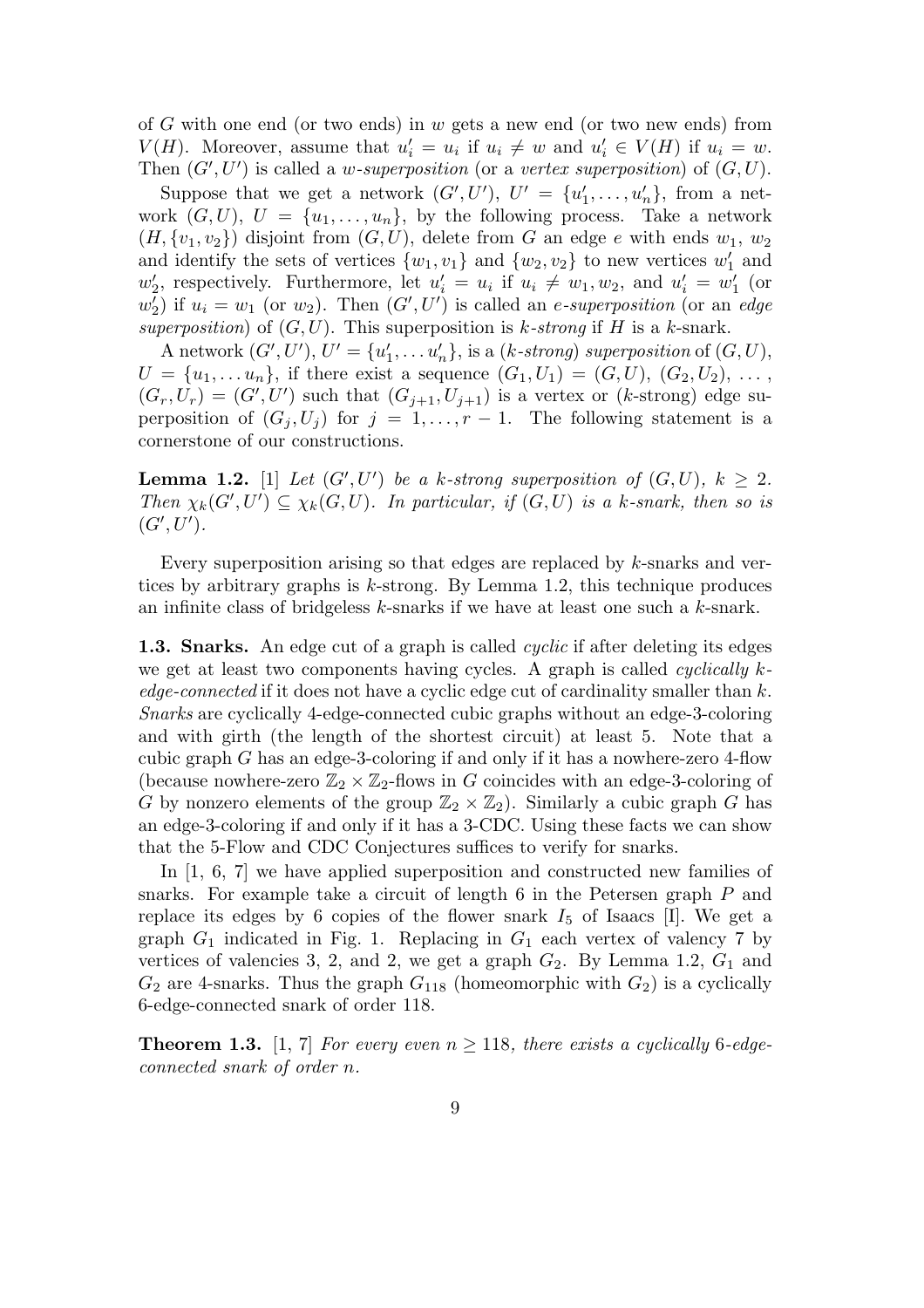

Fig. 1

By a simple 5-cut snark we mean a cyclically 5-edge-connected snark with girth 5 such that deleting any cyclic 5-edge cut we get at least one component equal to a circuit. These snarks are interesting because, by Birkhoff [Bi], the smallest counterexample to the four-color theorem must be a simple 5-cut planar snark.

**Theorem 1.4.** [1] For every even  $n \ge 90$ , there exists a simple 5-cut snark of order n.

In [6] we disprove the conjecture of Jaeger and Swart [JS], that every snark has girth at most 6.

Theorem 1.5. [6] There exists an infinite family of cyclically 5-edge-connect-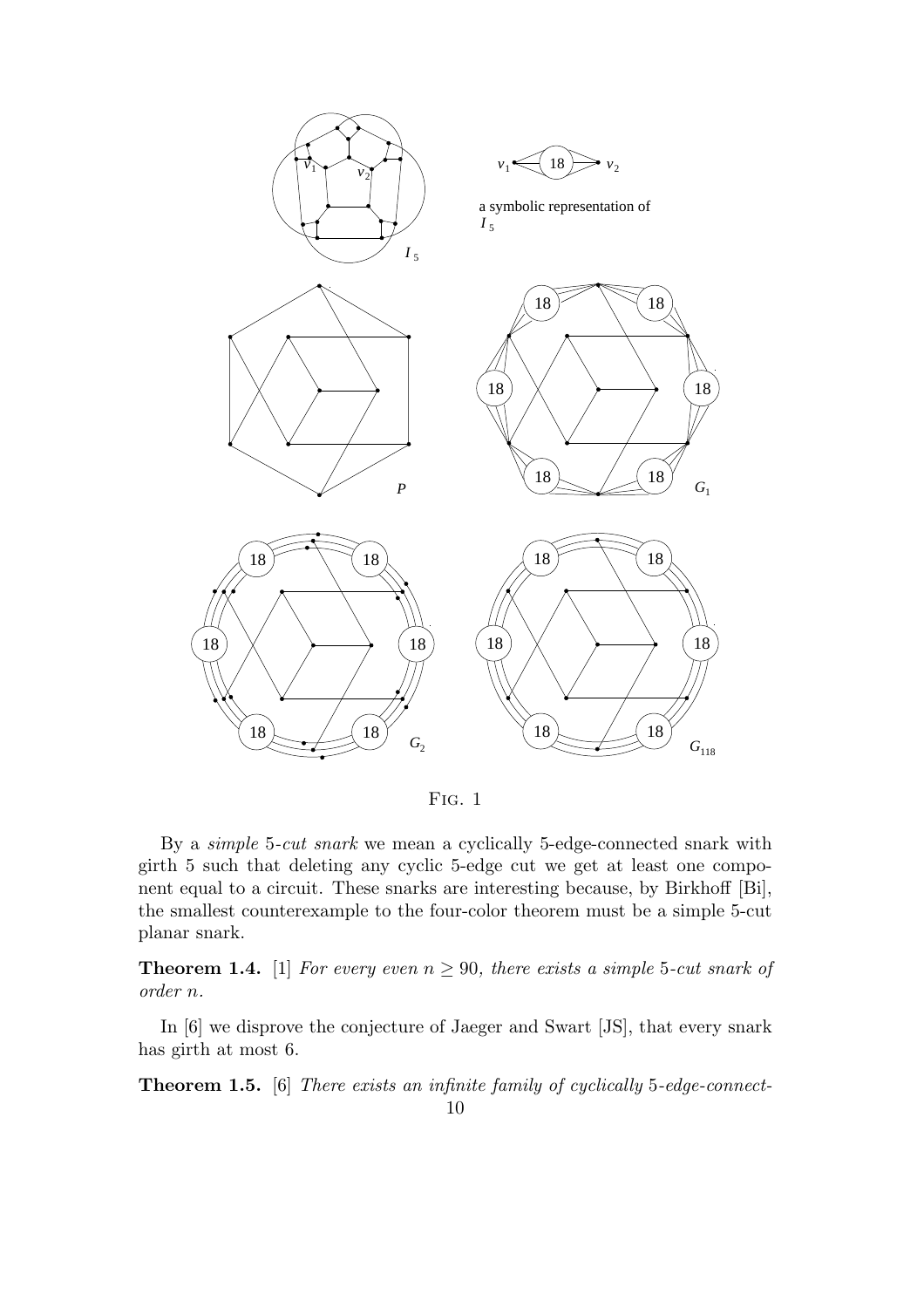ed snarks such that if a snark of this family has order n then its girth is at least  $(4/3 \pm o(1)) \log_2 n$ .

The k-reluctance of a network  $(G, U)$  is the smallest number of inner vertices of  $(G, U)$  that can be added to U so that the resulting network admits a nowhere-zero k-flow.

**Theorem 1.6.** [1] For every  $r > 0$ , there exists a cyclically 6-edge-connected snark of order 118r and 4-reluctance at least r.

1.4. The 3-Flow Conjecture. It is well known that a cubic graph is a 3 snark if and only if it is not bipartite (see, e. g., [J4]). The 3-Flow Conjecture of Tutte is that every graph without 1- and 3-edge cuts has a nowhere-zero 3-flow. An equivalent form of this conjecture is that there does not exist a 4-edge-connected 3-snark (see, e. g., Jaeger [J4]). As pointed out before, this conjecture is true for planar graphs (see Grötzsch [Gro] or Thomassen  $[Th2]$ ).

**Theorem 1.7.** [1] The following statements are pairwise equivalent.

- (1) Every graph without 1- and 3-edge cuts has a nowhere-zero 3-flow.
- (2) Every bridgeless graph with at most three edge cuts of cardinality 3 has a nowhere-zero 3-flow.
- (3) Let G be a bridgeless graph with vertices  $v_1, v_2, v_3$  such that for any 3edge cut C of G each component of  $G - C$  has at least one vertex from  $v_1, v_2, v_3$ . Then G admits a nowhere-zero 3-flow.

Note that items (2) and (3) from Theorem 1.7 are satisfied for planar graphs, as follows from results of Aksionov [Ak] and Borodin [Bo]. (As pointed out before, item  $(1)$  holds by Grötzsch  $|Gr|$ ).

Theorem 1.8. [3, 13] The following statements are pairwise equivalent.

- (1) Every graph without 1- and 3-edge cuts has a nowhere-zero 3-flow.
- (2) Every 5-edge-connected graph has a nowhere-zero 3-flow.
- (3) Every 5-regular 5-connected hamiltonian simple graph has a nowherezero 3-flow.

1.5. 3-Coloring of Graphs with Maximum Degree Four. By Brooks' Theorem [Bro] every connected graph with the maximum vertex degree at most three has a 3-coloring or is isomorphic to a complete graph on four vertices  $K_4$ . Hence, the decision problem, whether a given graph  $G$  has a 3-coloring, is trivial for graphs with maximum degree three. On the other hand, the complexity of the problem jumps from triviality to NP-completeness when we turn to the class of graphs with maximum degree four (see [GJS]). To make the complexity gap more precise, we study a family of graph classes that are intermediate between these two extremes. In Fig. 2 are depicted all simple graphs on four vertices and decomposed into two sets  $\mathcal{H}_1$  and  $\mathcal{H}_2$ . For every  $\mathcal{H}' \subseteq \mathcal{H}_1 \cup \mathcal{H}_2$ , consider the family of graphs  $\mathcal{X}(\mathcal{H}')$  such that a graph G belongs to X if and only if each vertex of G has degree at most four, and the neighborhood of each 4-degree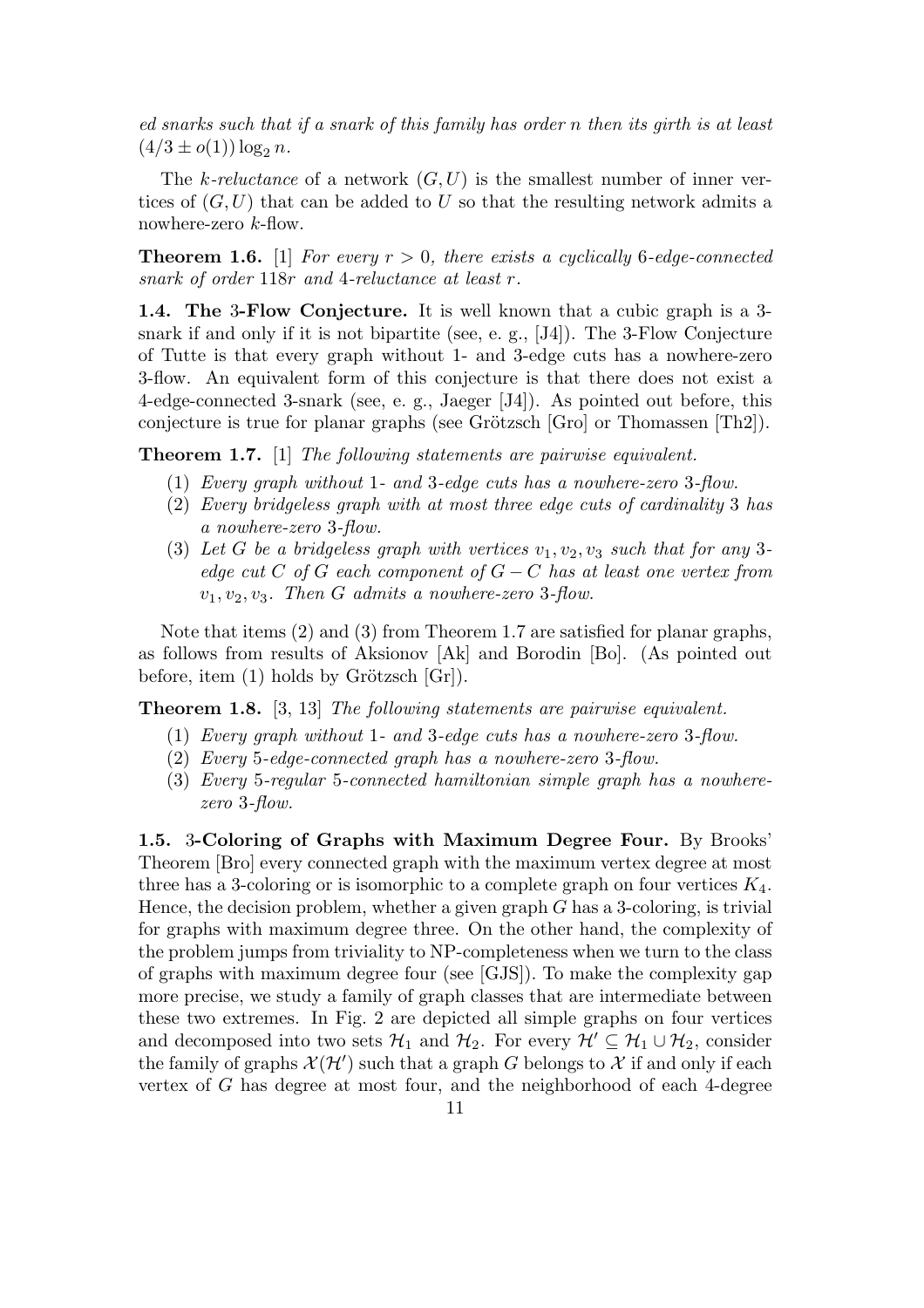vertex induces a graph isomorphic to a member of the set  $\mathcal{H}'$ . The main result of the paper is following.

**Theorem 1.9.** [4] The problem to decide whether a graph from  $\mathcal{X}(\mathcal{H}')$  is 3colorable is

- (i) NP-complete if  $\mathcal{H}' \cap \mathcal{H}_1 \neq \emptyset$ ,
- (ii) solvable in linear time if  $\mathcal{H}' \cap \mathcal{H}_1 = \emptyset$ .



Fig. 2

1.6. Flows and complexity. As pointed out in Chapter 1, the 5-Flow (resp. Weak 3-Flow) Conjecture is that there does not exist a bridgeless 5-snark (resp. no k-edge connected 3-snark for some  $k > 4$ ). In [1, 2] we have studied what happens if these conjectures are not true.

**Theorem 1.10.** [2] If there exists a bridgeless graph without a nowhere-zero 5flow, then the problem to determine whether a (cubic) graph admits a nowherezero 5-flow is NP-complete.

**Theorem 1.11.** [1] If there exists a k-edge-connected graph without a nowhere-zero 3-flow for some  $k \geq 4$ , then the problem to determine whether a k-edge-connected graph admits a nowhere-zero 3-flow is NP-complete.

**1.7. Related topics.** A *circular k-flow*  $\varphi$  in a network  $(G, U)$  (resp. a graph G) is a nowhere-zero  $\mathbb{Z}_k$ -flow in  $(G, U)$  (resp. G) such that  $\varphi(x) \in \{\pm 1\}$  for every  $x \in D(G)$ . The Circular Flow Conjecture of Jaeger [J2] is that every 4tedge-connected graph has a circular  $(2t+1)$ -flow. For  $t = 1$  this is equivalent to the 3-Flow Conjecture. For  $t = 2$  Jaeger [J2] proved that the 5-Flow Conjecture holds true if every 9-edge-connected graph has a circular 5-flow (see also Zhang [Z]). Thus the 3- and 5-Flow Conjectures are implied by the following one.

**Conjecture 1.12.** [3] Every  $(4t+1)$ -edge-connected graph has a circular  $(2t+$ 1)-flow.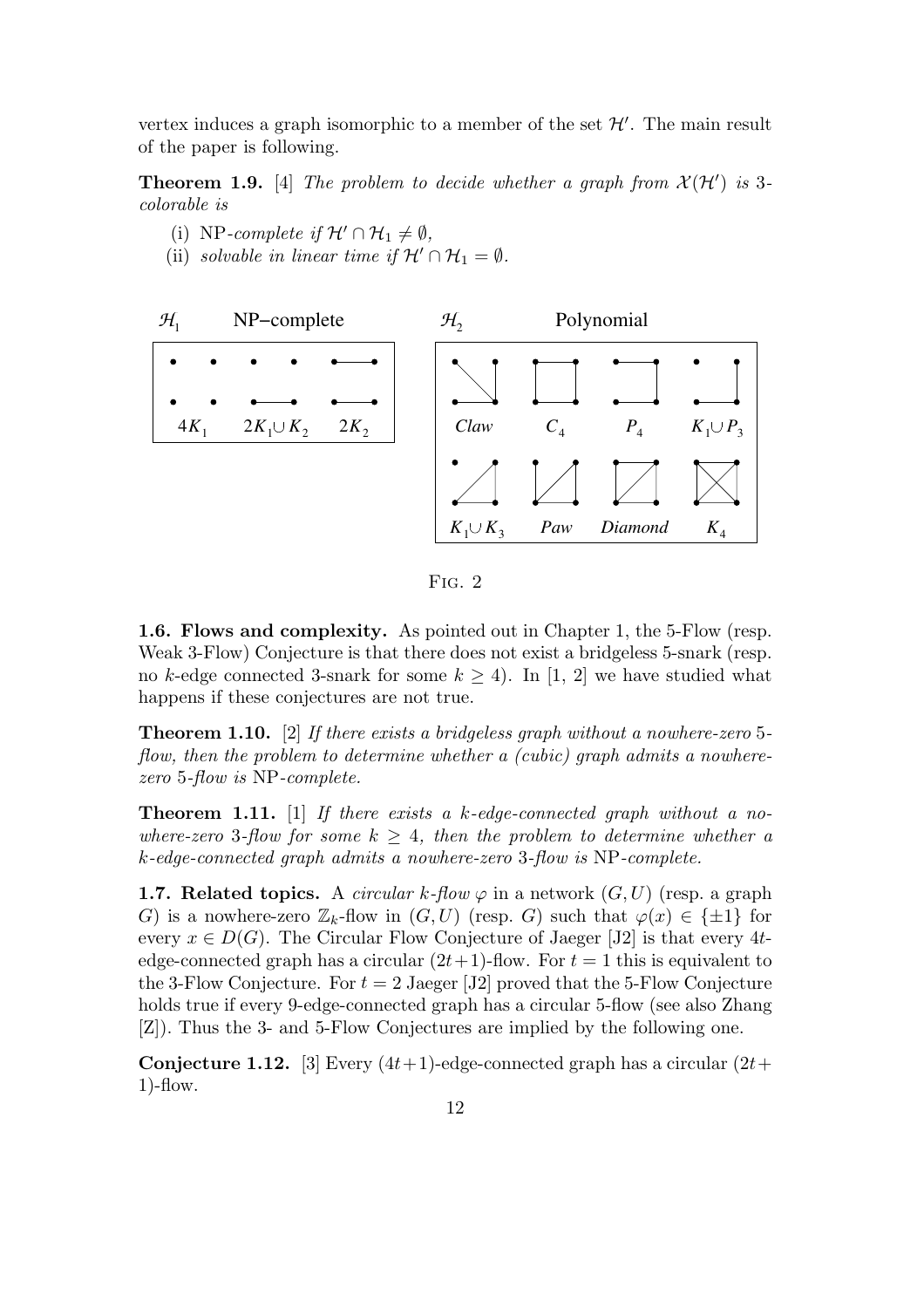Let A be an Abelian group. We say that a graph  $G$  is A-connected if for any Let A be an Abenan group. We say that a graph G is A-connected if for any mapping  $h: V(G) \to A$  satisfying  $\sum_{v \in V(G)} h(v) = 0$  there exists a nowherezero A-chain  $\varphi$  in G such that  $\partial \varphi(v) = h(v)$  for every vertex v of G. This concept was introduced in Jaeger, Linial, Payan, and Tarsi [JLPT], where is proved that every bridgeless (resp. 4-edge-connected) graph is  $\mathbb{Z}_6$ -connected (resp.  $\mathbb{Z}_4$ -connected), thereby generalizing the result of Seymour [Se2] (resp. Jaeger [J1]). Jaeger et al. [JLPT] also found a 4-connected graph that is not  $\mathbb{Z}_3$ connected and conjectured that every 5-edge-connected graph is  $\mathbb{Z}_3$ -connected. By Theorem 1.8, this conjecture, if true, would imply the 3-Flow Conjecture.

In [8] is proved the following theorem.

Theorem 1.13. [8] the smallest counterexample to the 5-Flow Conjecture is a cyclically 6-edge-connected snark.

Since all cyclically 6-edge-connected snarks known until now have girth 6, such a counterexample belongs to a class of graphs for which we do not know whether it is empty.

# 2. Paths and Cycles

**2.1.** Cycle double covering. Let  $H$  be a cycle of a cubic graph  $G$ . Components of  $H$  are circuits or isolated vertices. A component of  $H$  we shall call odd if it is a circuit of odd length or an isolated vertex.

If G is a bridgeless cubic graph, then the minimal number of odd components of a spanning cycle of G is called the *oddness* of G and denoted by  $\xi(G)$ . Since the number of vertices of a cubic graph is even then also the oddness of a bridgeless cubic graph is always even. Finally, if G has a bridge, then define  $\xi(G) = \infty$ . Oddness of a cubic graph G is 0 if and only if it is edge-3-colorable. Thus the first nontrivial case is if  $\xi(G) = 2$ .

**Theorem 2.1.** [11] Let G be a bridgeless cubic graph with oddness at most 2. Then G has a 5-CDC.

Tarsi [Ta] and Goddyn [Go3] proved that every bridgeless graph with a Hamilton path has a 6-CDC. Using Theorem 2.1 we can improve this result.

**Theorem 2.2.** [11] Every bridgeless graph with a Hamilton path has a 5-CDC.

We can construct snarks with arbitrarily large oddness.

**Theorem 2.3.** [1] For every  $r > 0$ , there exists a cyclically 6-edge-connected snark of order  $118(2r - 1)$  and oddness at least  $2r$ .

**2.2.** Dominating and hamiltonian circuits. A subgraph  $H$  of a graph  $G$  is called *dominating* in  $G$  if every edge of  $G$  is incident to a vertex of  $H$ . We have mentioned that the following conjecture of Fleischner [Fl1] is an interesting approach towards a solution of the CDC Conjecture.

(a) Every cyclically 4-edge-connected cubic graph has either an edge-3 coloring or a dominating circuit.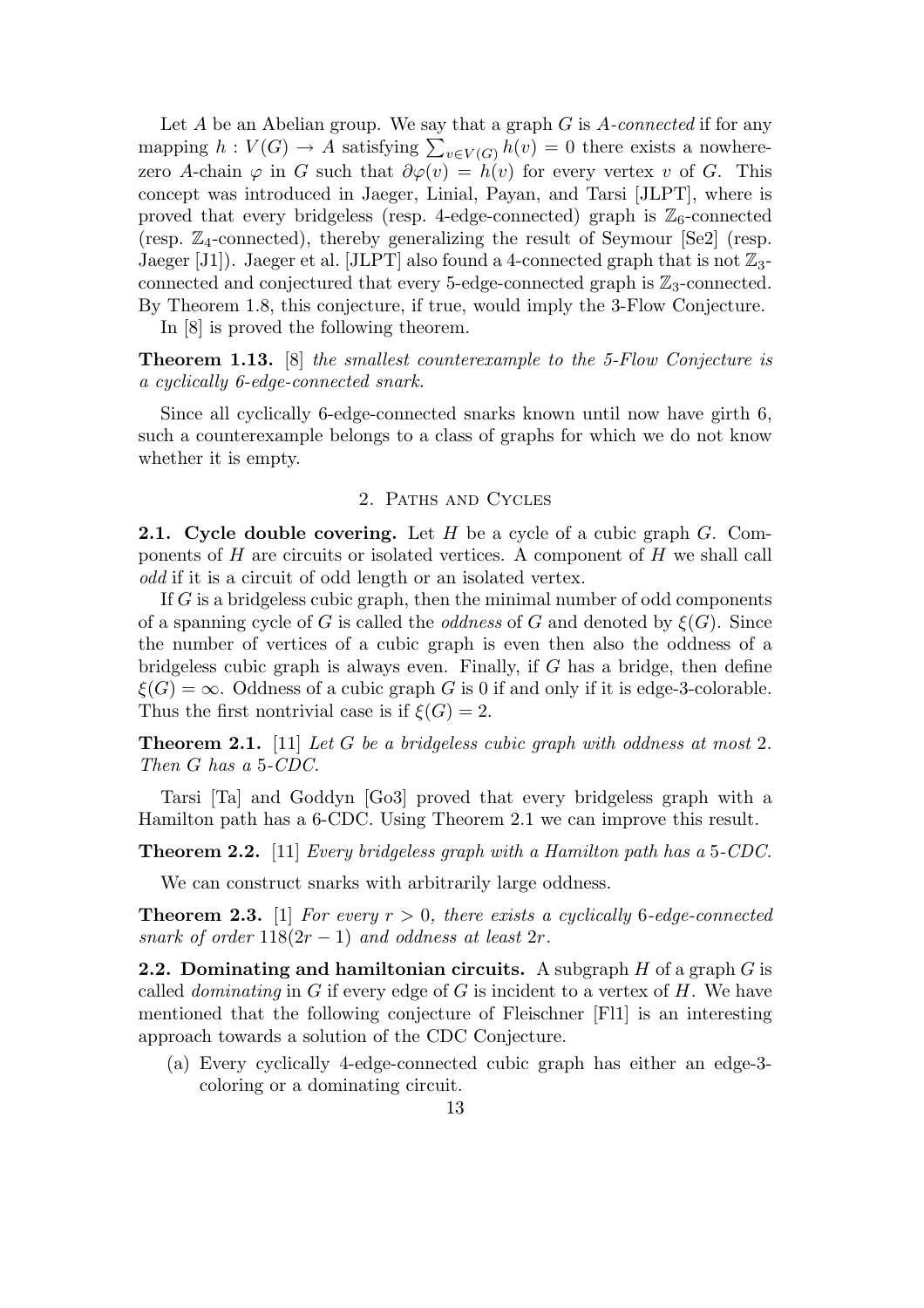A formally weaker conjecture was formulated by Ash and Jackson [AJ].

(b) Every cyclically 4-edge-connected cubic graph has a dominating cycle.

Fleischner and Jackson [FJ] have proved that (b) is equivalent to the following known conjecture due to Thomassen [Th1].

(c) Every 4-connected line graph is hamiltonian.

In [10] we have proved that (a) and (b) are equivalent. Thus the following holds.

Theorem 2.4. [10] The following statements are pairwise equivalent.

- (1) Every cyclically 4-edge-connected cubic graph has either an edge-3-coloring or a dominating circuit.
- (2) Every cyclically 4-edge-connected cubic graph has a dominating circuit.
- (3) Every 4-connected line graph is hamiltonian.

Note that by Ryjáček  $[Ry]$ , (c) is equivalent to the conjecture of Matthews and Sumner [MS], that every 4-connected graph without  $K_{1,3}$  as an induced subgraph is hamiltonian.

A circuit C in G is called *stable* if there is no other circuit  $C'$  in G satisfying  $V(C) \subseteq V(C')$ . As pointed out in Chapter 1, the conjecture of Goddyn [Go2] (resp. Fleischner  $[F12]$ ), that given a circuit (resp. a dominating circuit) C in a bridgeless graph  $G$ , there exists a CDC of  $G$  which includes  $C$ , suffices to verify for snarks with a stable circuit (resp. a stable dominating circuit). We have constructed such snarks in [9].

**Theorem 2.5.** [9] For every even  $k \geq 82$  there exists a snark of order n and with a stable dominating circuit.

In [12] is proved the following result.

Theorem 2.6. [12] The following statements are equivalent:

- (1) Every cyclically 4-edge-connected cubic graph has a dominating circuit.
- (2) Any two edges of a cyclically 4-edge-connected cubic graph are contained in a dominating circuit.

2.3. Sublinear defect property. Many conjectures and theorems about graphs could be proved if one could show that they are true apart from some errors, provided that the number of these errors grows asymptotically slower than the order of these graphs. For example, the four-color theorem (proved in [AH, RSST]) is equivalent to the statement that there are infinitely many values of n such that, for every planar graph G with n vertices, all but  $o(n)$  of the vertices of G can be properly colored with 4 colors.

A sequence  $\{b_n\}$  of positive integers is called *frequently strongly sublinear* (in abbreviation *sublinear*) if  $\liminf_{n\to\infty} b_n/n = 0$ .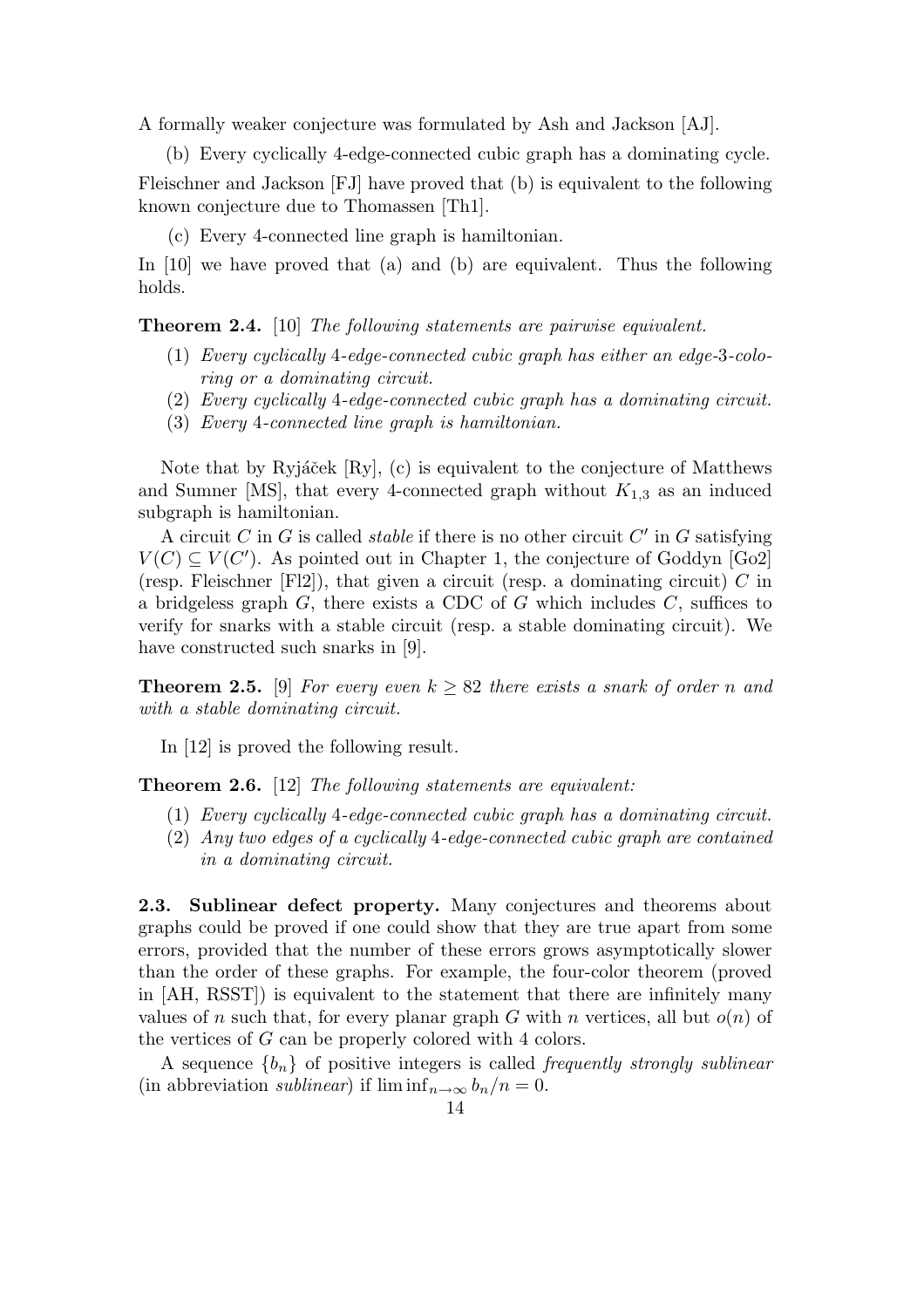Theorem 2.7. [13] The following statements are pairwise equivalent.

- (1) Every cyclically 4-edge-connected cubic graph without an edge-3-coloring has a dominating cycle.
- (2) Every 4-connected line graph is hamiltonian.
- (3) There exists a sublinear sequence  ${b_n}$  such that every cyclically 4-edgeconnected cubic graph of order 2n contains a dominating subgraph consisting of at most  $b_n$  vertex disjoint paths.
- (4) There exists a sublinear sequence  ${b_n}$  such that the vertices of every 4-connected line graph of order n can be covered by at most  $b_n$  vertex disjoint paths.

Similarly the following statements give formally weaker variants of the 5- Flow and the (Weak) 3-Flow Conjectures (the k-reluctance is defined in Subsection 1.4).

**Theorem 2.8.** [1, 13] The following statements are pairwise equivalent.

- (1) Every bridgeless graph has a nowhere-zero 5-flow.
- (2) There exists a sublinear sequence  ${b_n}$  such that every cyclically 5-edgeconnected cubic graph of order  $2n$  has 5-reluctance at most  $b_n$ .

**Theorem 2.9.** [13] Let  $k \geq 4$  and  $l = 2|k/2|+1$ . Then the following statements are pairwise equivalent.

- (1) Every k-edge-connected graph has a nowhere-zero 3-flow.
- (2) Every l-regular k-connected hamiltonian simple graph has a nowherezero 3-flow.
- (3) There exists a sublinear sequence  ${b_n}$  such that every l-regular k-connected hamiltonian simple graph of order 2n has 3-reluctance at most  $b_n$ .

The *circular k-reluctance* of a network  $(G, U)$  is the smallest number of inner vertices of  $(G, U)$  that can be added to U so that the resulting network admits a circular k-flow (defined in Subsection 1.6). The following statement gives formally weaker variants of the Circular Flow Conjecture of Jaeger [J2] and Conjecture 1.12.

**Theorem 2.10.** [13] Let  $k \geq 4$  and  $l = 2|k/2| + 1$ . Then the following statements are pairwise equivalent.

- (1) Every k-edge-connected graph has a circular  $(2t + 1)$ -flow.
- (2) Every l-regular k-connected hamiltonian simple graph has a circular  $(2t + 1)$ -flow.
- (3) There exists a sublinear sequence  ${b_n}$  such that every l-regular k-connected hamiltonian simple graph of order  $2n$  has circular  $(2t+1)$ -reluctance at most  $b_n$ .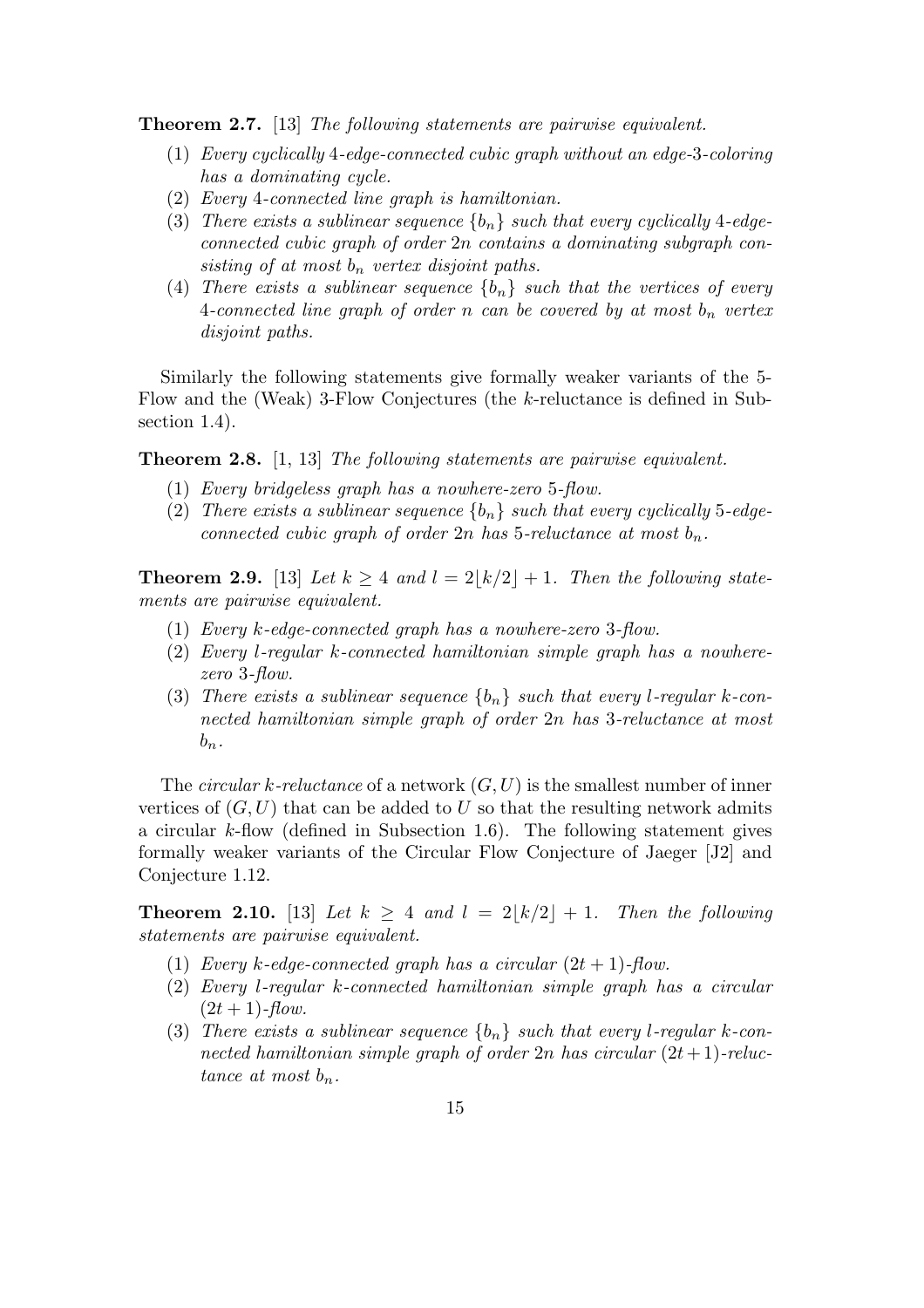#### 3. Flows in combinatorial optimization

**3.1. Partial intersection of generalized polymatroids.** If  $S$  is a finite set, then denote by  $\mathbb{R}^S$  (resp.  $\mathbb{Z}^S$ ) the set of real- (resp. integer)-valued functions on S. If  $\mathbf{u} \in \mathbb{R}^S$  and  $s \in S$ , then the sth coordinate of **u** is denoted by  $\mathbf{u}(s)$ . Furthermore, if  $S' \subseteq S$ , then the vector  $\mathbf{u}' \in \mathbb{R}^{S'}$  such that  $\mathbf{u}'(s) = \mathbf{u}(s)$  for all  $s \in S'$  is called the *restriction* of **u** to S'. For two vectors  $\mathbf{u} \in \mathbb{R}^S$  and  $\mathbf{v} \in \mathbb{R}^T$ with  $S \cap T = \emptyset$ , their direct sum  $\mathbf{u} \oplus \mathbf{v} \in \mathbb{R}^{S \cup T}$  is defined by

$$
(\mathbf{u} \oplus \mathbf{v})(s) = \begin{cases} \mathbf{u}(s) \text{ if } s \in S, \\ \mathbf{v}(s) \text{ if } s \in T. \end{cases}
$$

We suppose that  $\mathbb{R}^{\emptyset} = \{\emptyset\}$  and  $\mathbf{u} \oplus \emptyset = \mathbf{u}$ .

Let  $\rho: 2^S \to \mathbb{R} \cup \{\infty\}, \sigma: 2^S \to \mathbb{R} \cup \{-\infty\}$  such that  $\rho(\emptyset) = \sigma(\emptyset) = 0$  and for every  $X, Y \subseteq S$ ,

$$
\rho(X) + \rho(Y) \ge \rho(X \cup Y) + \rho(X \cap Y),
$$
  
\n
$$
\sigma(X) + \sigma(Y) \le \sigma(X \cup Y) + \sigma(X \cap Y),
$$
  
\n
$$
\rho(X) - \sigma(Y) \ge \rho(X \setminus Y) - \sigma(Y \setminus X).
$$

(The first two rows state that  $\rho$  and  $\sigma$  are submodular and supermodular, respectively, and the last row states that  $\rho$  and  $\sigma$  are *compliant*.) Then the set  $\overline{ }$ 

$$
\mathbb{P} = \{ \mathbf{u} \in \mathbb{R}^{S}; \sigma(X) \le \sum_{s \in X} \mathbf{u}(s) \le \rho(X) \text{ for every } X \subseteq S \}
$$

is called a generalized polymatroid (in abbreviation g-polymatroid) on the ground set S. Formally, we write  $\mathbb{P} = (S, \rho, \sigma)$ . If both  $\rho$  and  $\sigma$  are integer valued (i.e., are mappings to  $\mathbb{Z} \cup {\infty}$  and  $\mathbb{Z} \cup {\infty}$ , respectively), then  $\mathbb P$  is called integral.

Let  $\rho_{\infty}(\emptyset) = \sigma_{\infty}(\emptyset) = 0$  and  $\rho_{\infty}(X) = \infty$ ,  $\sigma_{\infty}(X) = -\infty$  for any  $\emptyset \neq X \subseteq S$ . Then  $(S, \rho_{\infty}, \sigma_{\infty}) = \mathbb{R}^{S}$  is called the *free g-polymatroid* on S.

If  $\sigma \equiv 0$ , then  $\rho$  is monotone and nonnegative (i.e.,  $0 \leq \rho(X) \leq \rho(Y)$ ) if  $X \subseteq Y \subseteq S$  and  $\mathbb P$  is called a *polymatroid*. If  $\mathbb P$  is polymatroid, then we formally write  $\mathbb{P} = (S, \rho)$ .

The following theorem brings together many results regarding constructions of (generalized) polymatroids.

**Theorem 3.1.** [15] Let S, T be finite disjoint sets and  $\mathbb{P}_1 = (S \cup T, \rho_1, \sigma_1)$ ,  $\mathbb{P}_2 = (T, \rho_2, \sigma_2)$  be (integral) g-polymatroids. Suppose that  $\rho_1(Y) \geq \sigma_2(Y)$ ,  $\rho_2(Y) \geq \sigma_1(Y)$  for every  $Y \subseteq T$ . Then there exists an (integral) g-polymatroid  $\mathbb{P} = (S, \rho, \sigma)$  such that for any  $X \subseteq S$ ,

$$
\rho(X) = \min_{Y \subseteq T} (\rho_1(X \cup Y) - \sigma_2(Y)),
$$
  

$$
\sigma(X) = \max_{Y \subseteq T} (\sigma_1(X \cup Y) - \rho_2(Y)),
$$
  
16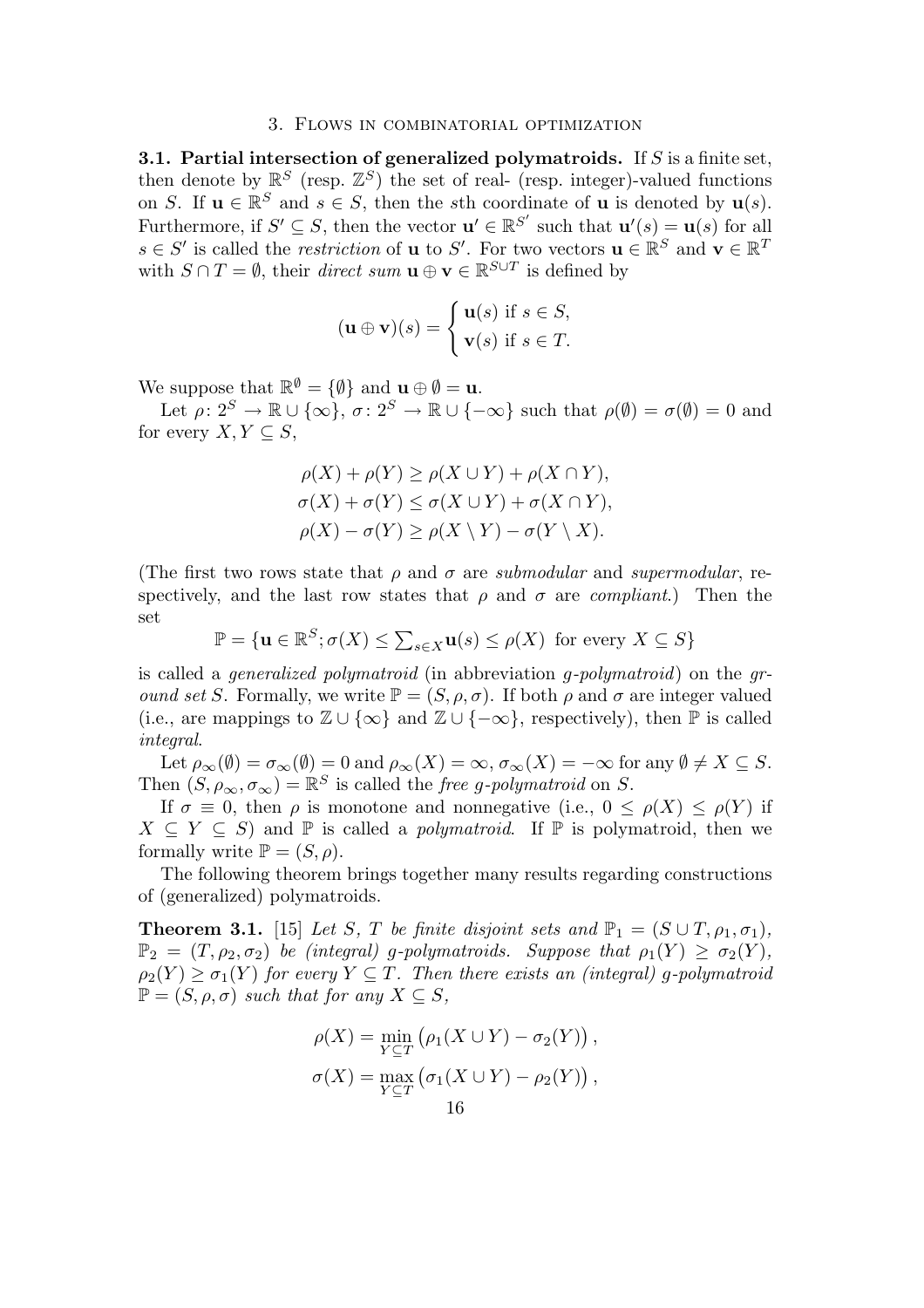and an (integral) vector  $\mathbf{u} \in \mathbb{R}^S$  is from  $\mathbb{P}$  iff there exists an (integral) vector  $\mathbf{v} \in \mathbb{P}_2$  so that  $\mathbf{u} \oplus \mathbf{v} \in \mathbb{P}_1$ .

 $\mathbb P$  is called the *partial intersection* of  $\mathbb P_1$  and  $\mathbb P_2$ .

**3.2.** Abstract networks. For every  $U \subseteq V(G)$ ,  $\Delta_U$  denotes the set of arcs directed from  $V(G) \setminus U$  to U (we write  $\Delta_v$  if  $U = \{v\}$ ). Note that  $\Delta_U = (\omega_G^+(U))^{-1}$ , where  $\omega_G^+(W)$  was defined in Subsection 1.1. An abstract g-polymatroidal flow network  $\mathcal N$  (in abbreviation an abstract network) is a loopless graph  $G$  where each vertex  $v$  of  $G$  is accompanied with a g-polymatroid  $\mathbb{P}_v = (\Delta_v, \rho_v, \sigma_v)$ . N is called *integral* if every  $\mathbb{P}_v$  is integral. An R-chain f in G is called a flow in N if for every vertex v of G, the restriction of f to  $\Delta_v$  is from  $\mathbb{P}_v$ , (i.e.,  $\sigma_v(X) \leq \sum_{s \in X} f(s) \leq \rho_v(X)$  for every  $X \subseteq \Delta_v$ ). If a flow in N is integer valued, then it is called *integral*. A U-value of a chain f is  $s\in\Delta_U} f(s)$  for every  $U \subseteq V(G)$ .

By a U-cut of N we mean a triple  $(U, A, B)$  so that  $A = A' \setminus \Delta_{U}^{-1}$  $U^{-1}$ ,  $B =$  $B' \setminus \Delta_U$ , where the couple A', B' is a partition of  $D(G)$  into two sets satisfying  $(A')^{-1} = A', (B')^{-1} = B'.$  The upper capacity of the U-cut  $(U, A, B)$  is

$$
c_{\text{up}}(U, A, B) = \sum_{v \in U} \rho_v(\Delta_v \cap A) - \sum_{v \in V(G) \setminus U} \sigma_v(\Delta_v \cap B).
$$

The *lower capacity* of the U-cut  $(U, A, B)$  is

$$
c_{\text{low}}(U, A, B) = \sum_{v \in U} \sigma_v(\Delta_v \cap A) - \sum_{v \in V(G) \setminus U} \rho_v(\Delta_v \cap B).
$$

Clearly,  $c_{\text{up}}(U, A, B) = -c_{\text{low}}(V(G) \setminus U, B, A)$ . Note that we allow U, A or B to be empty.

The next theorem gives a necessary and sufficient condition for an abstract network to admit a flow. Theorem 3.3 is the max-flow min-cut theorem for abstract networks.

**Theorem 3.2.** [15] Let N be an (integral) abstract network on a loopless graph G. Then the following conditions are pairwise equivalent:

- (1)  $\mathcal N$  admits an *(integral)* flow.
- (2) Every  $V(G)$  and  $\emptyset$ -cut of N has nonnegative upper capacity.
- (3) Every  $V(G)$  and  $\emptyset$ -cut of  $\mathcal N$  has nonpositive lower capacity.

**Theorem 3.3.** [15] Let N be an abstract network on a loopless graph G admitting a flow and  $U \subseteq V(G)$ . Then the maximal (resp. minimal) U-value of a flow in  $\mathcal N$  is equal to the minimal upper (resp. maximal lower) capacity of a U-cut in N. Furthermore, if N is integral and the maximal (resp. minimal) U-value of N is finite, then there exists integral flow in N with the maximal (resp. minimal) U-value.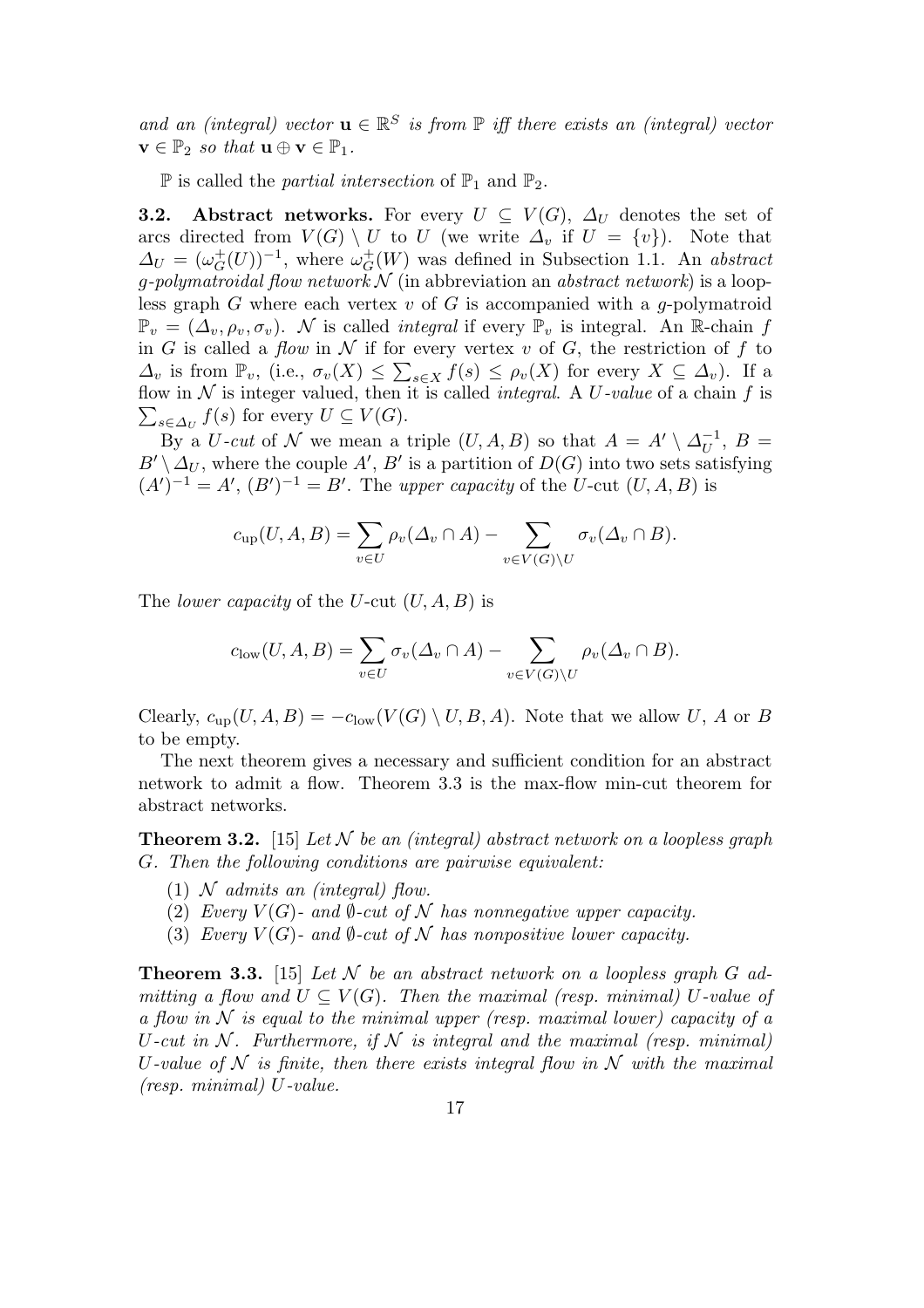Suppose that N is an abstract network on a loopless graph  $G, U \subseteq V(G)$ , and f is a flow in N. Then the restriction of f to  $\Delta_U$  is called a U-transversal of N. The set of all U-transversals of N is called a U-gammoid of N. (If  $U = \{v\}$ , then we speak about a *v*-transversal and a *v*-gammoid of N.) The following theorem generalizes the known result of Edmonds and Fulkerson [EF], that transversals of a finite system of sets form a matroid.

**Theorem 3.4.** [15] Let N be an (integral) abstract network on a loopless graph G with a collection of g-polymatroids  $\mathbb{P}_v = (\Delta_v, \rho_v, \sigma_v)$  ( $v \in V(G)$ ). Suppose that N admits a flow and has a vertex t such that  $\mathbb{P}_t = \mathbb{R}^{\Delta_t}$ . Then the tgammoid of N is an (integral) g-polymatroid  $\mathbb{P} = (\Delta_t, \rho, \sigma)$  such that

$$
\rho(X) = \min_{Z \subseteq E(G-t)} \sum_{v \in V(G-t)} -\sigma_v(\Delta_v \cap (X^{-1} \cup D(Z))),
$$
  

$$
\sigma(X) = \max_{Z \subseteq E(G-t)} \sum_{v \in V(G-t)} -\rho_v(\Delta_v \cap (X^{-1} \cup D(Z)))
$$

for any  $X \subseteq \Delta_t$ . Furthermore, if  ${\cal N}$  is integral, then every integral t-transversal of  $N$  can be extended to an integral flow in N.

Theorems 3.1 and 3.4 are equivalent and both can serve as a general framework for various constructions of (generalized) polymatroids and matroids. We give a simple example. Let  $\mathbb{P}_1 = (S_1, \rho_1, \sigma_1)$  and  $\mathbb{P}_2 = (S_2, \rho_2, \sigma_2)$  be two gpolymatroids,  $S_1 \cap S_2 = \emptyset$ . Then  $\mathbb{P}_1 \oplus \mathbb{P}_2 = {\mathbf{u} \oplus \mathbf{v}; \mathbf{u} \in \mathbb{P}_1, \mathbf{v} \in \mathbb{P}_2}$  is also a g-polymatroid called the *direct sum* of  $\mathbb{P}_1$  and  $\mathbb{P}_2$ . It can be expressed in framework of Theorem 3.4 as follows. Take a graph G with vertices  $u, v, t$  so that u and v are not adjacent and u and t (resp. v and t) are joined by  $|S_1|$  (resp.  $|S_2|$ ) parallel edges. Take an Abstract network  $\mathcal{N}'$  on G so that  $\mathbb{P}_u$  and  $\mathbb{P}_v$  are identified with  $-\mathbb{P}_1 = (S_1, -\sigma_1, -\rho_1)$  and  $-\mathbb{P}_2 = (S_2, -\sigma_2, -\rho_2)$ , respectively, and  $\mathbb{P}_t = \mathbb{R}^{\Delta_t}$ . Then the *t*-gammoid of  $\mathcal{N}'$  is in fact  $\mathbb{P}_1 \oplus \mathbb{P}_2$ .

The following theorem describes the behaviour of  $U$ -gammoids.

**Theorem 3.5.** [15] Let N be an (integral) abstract network on a loopless graph  $G, U \subseteq V(G)$  and  $W = V(G) \setminus U$ . Then the U-gammoid of N is the (integral) polyhedron arising as intersection of two generalized polymatroids. Furthermore, if  $\mathcal N$  is integral, then any integral U-transversal can be extended to an integral flow from  $N$ .

Let  $\mathcal N$  be an abstract g-polymatroidal flow network on a loopless graph  $G$ . Then restricting our attention only to an orientation of  $G$ , we get a flow model from [14]. This is called a *quasi-polymatroidal flow network on G*. This flow models is more similar to the models of Hassin [Has] and Lawler and Martel [LM1, LM3], but the formulation of Theorem 3.4 seems to be better for the model from [15].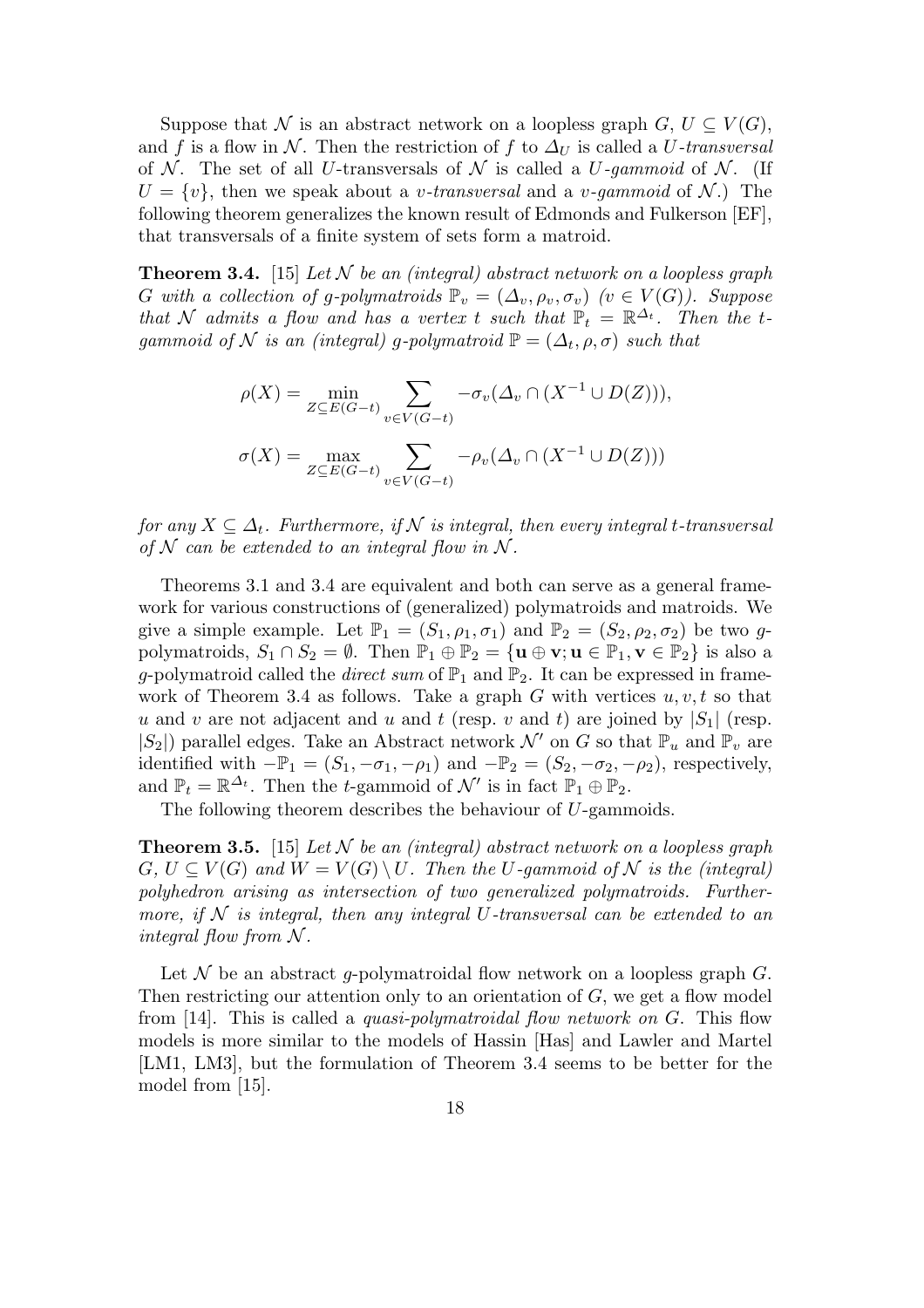**3.3.** Compatible systems of representatives. If  $\mathbb{P} = (S, \rho)$  is an integral polymatroid such that  $\rho(X) \leq |X|$  for every  $X \subseteq S$ , then  $\mathbb P$  is called a *matroid* on S. It is usually identified with the system of sets  $M = \{X \subseteq S; \rho(X) = |X|\}$ (see, e.g., Aigner [Ai], Oxley [O], Welsh [We]). We also write  $M = (S, \rho)$ . Subset X of S satisfying  $\rho(X) = |X|$  is called *independent* in M. Maximal independent sets in  $M$  are called bases of  $M$ . It is known that all bases of a matroid have the same cardinality. If G is a graph, then the edge sets of all subforests of G form a matroid on  $E(G)$ , called the *cycle matroid* of G.

We say that a matroid  $M$  is *strongly base orderable* if for any two bases  $B_1, B_2$  there exists a bijection  $\pi : B_1 \to B_2$  such that for all subsets  $A \subseteq B_1$  $(B_1 \setminus A) \cup \pi(A)$  is a base of M. It is known that the cycle matroid of a graph is strongly base orderable if and only if it does not contain a subgraph homeomorphic with  $K_4$ .

Let  $\mathcal{A} = (A_t : t \in T)$  be a finite family of subsets of a finite set S. Then  $\mathcal{X} = (X_t : t \in T)$  is a subsystem of  $\mathcal{A}$  if  $X_t \subseteq A_t$  for every  $t \in T$ . If  $s \in S$  then  $\mathcal{A} = (\Lambda_t : t \in I)$  is a subsystem of  $\mathcal{A}$  if  $\Lambda_t \subseteq \mathcal{A}_t$  for every  $t \in I$ . If  $s \in S$  then<br>denote by  $X_s = \{t \in T; s \in X_t\}$  ( $\subseteq T$ ). The *length* of  $\mathcal{X}$  is the value  $\sum_{t \in T} |X_t|$ . Two subsystems  $\mathcal{X} = (X_t : t \in T)$  and  $\mathcal{X}' = (X'_t : t \in T)$  are called *compatible* if  $X_t \cap X'_t = \emptyset$  for every  $t \in T$ .

Let  $\mathcal{M}_S = (M_s : s \in S)$  and  $\mathcal{M}_T = (M_t : t \in T)$  be families of matroids,  $M_s = (T, \rho_s)$  for every  $s \in S$ , and  $M_t = (S, \rho_s)$  for every  $t \in T$ . Then a subsystem X is called an  $(\mathcal{M}_S, \mathcal{M}_T)$ -system of representatives of A if  $X_t$  and  $X_s$  are independent in  $M_t$  and  $M_s$  for every  $t \in T$  and  $s \in S$ , respectively.

**Theorem 3.6.** [16] A has k pairwise compatible  $(M_S, M_T)$ -systems of representatives of length d if and only if any two subsystems  $\mathcal{X} = (X_t : t \in T)$  and  $\mathcal{Y} = (Y_t : t \in T)$  of A satisfy

$$
k\left(\sum_{s\in S}\rho_s(X_s) + \sum_{t\in T}\rho_t(Y_t)\right) + \sum_{t\in T}|A_t\setminus (X_t\cup Y_t)| \geq kd.
$$

Theorem 3.6 can be also expressed in language of an integral abstract network on a bipartite graph G where  $\mathbb{P}_v$  is a strongly base orderable matroid for every  $v \in V(G)$ .

Let  $U_{k,S}$  be the system of subsets of S with cardinality at most k. Then these form a strongly base orderable matroid on S. Suppose that M is a matroid on T and  $M_s = M$  for every  $s \in S$  and  $M_t = U_{1,S}$  for every  $t \in T$ , then an  $(M_S, M_T)$ -system of representatives is called an M-system of representatives.

Let  $M = (T, \rho)$  be a matroid. Then the covering theorem of Edmonds [Ed1] says that M has k independent sets whose union is T if and only if  $k \cdot \rho(J) \geq |J|$ for every  $J \subseteq T$ . A stronger theorem holds for strongly base orderable matroids.

**Theorem 3.7.** [16] Let S and T be finite sets and  $M = (T, \rho)$  be a strongly base orderable matroid. Then the following conditions are pairwise equivalent.

(1) M has k independent sets whose union is T.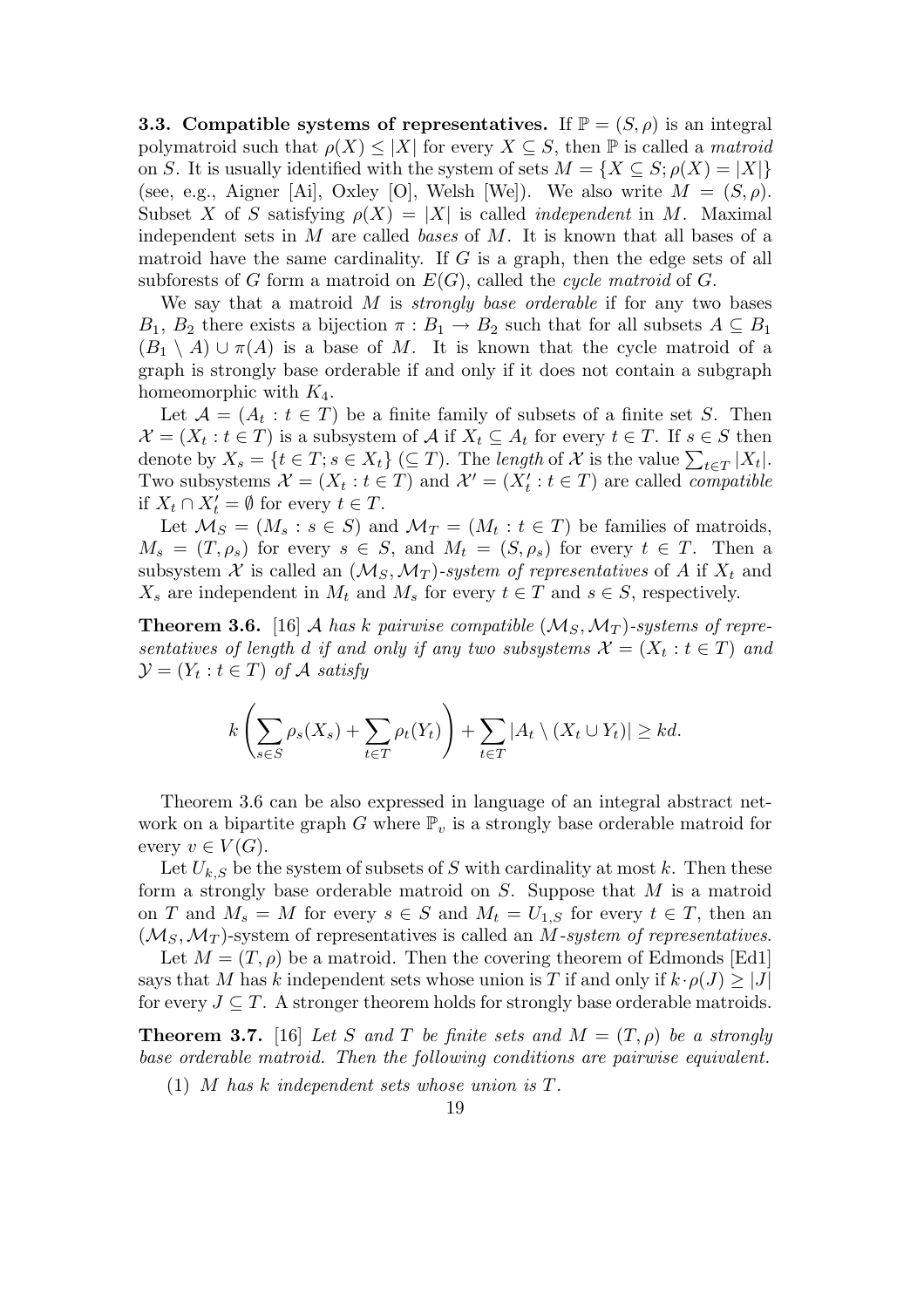- (2)  $k \cdot \rho(J) \geq |J|$  for every  $J \subseteq T$ .
- (3) Every family  $C = (C_t : t \in T)$  of subsets of S such that  $|C_t| = k$  has an M-system of representatives.
- (4) Every family  $C = (C_t : t \in T)$  of subsets of S such that  $|C_t| = k$  has k pairwise compatible M-systems of representatives.

By Edmonds [Ed1], items  $(1)$ – $(3)$  from Theorem 3.7 are pairwise equivalent for arbitrary matroid  $M$  on  $T$ . We have conjectured in [16] that also Theorem 3.7 holds true for every matroid.

Note that a  $U_{1,T}$ -system of representatives of A is a system of distinct representatives. Thus Theorem 3.6 generalizes the Hall's theorem [Ha1] on distinct representatives.

**3.4.** Latin parallelepipeds and cubes. By a *latin*  $(n \times k)$ -rectangle we mean an  $n \times k$  array  $A = [a_{i,j}], 1 \leq i \leq n, 1 \leq j \leq k$  such that  $a_{i,j} \in \{1, \ldots, n\}$ and if  $a_{i,j} = a_{i',j'}$  then  $i \neq i'$  and  $j \neq j'$ . In the case  $n = k$ , A is called a *latin* square of order n.

Let  $A^{(1)} = [a_{i,j}^{(1)}], A^{(2)} = [a_{i,j}^{(2)}], \ldots, A^{(k)} = [a_{i,j}^{(k)}]$  be latin squares of order n. The k-tuple  $A = (A^{(1)}, A^{(2)}, \ldots, A^{(k)})$  is called a *latin*  $n \times n \times k$ -parallelepiped if the elements  $a_{i,j}^{(1)}, a_{i,j}^{(2)}, \ldots, a_{i,j}^{(k)}$  are pairwise distinct for every  $1 \leq i, j \leq n$ . In the case  $k = n$ , A is called a *latin cube* of order *n*.

One of the best known property of latin squares is that any latin  $(n \times k)$ rectangle can be extended to a latin square of order  $n$ . This was proved by M. Hall [Ha2], using the theorem of distinct representatives of P. Hall [Ha1]. With respect to this fact it is natural to ask the following question: Given a latin  $(n \times n \times k)$ -parallelepiped, do there exist  $n - k$  latin squares which may be added to the given parallelepiped to form a latin cube? This problem was posed in the Sixth Hungarian Colloqium on Combinatorics, 1981. In contrast with the classical case there are known constructions of latin  $(n \times n \times (n-d))$ parallelepipeds that cannot be extended to a latin cube of order  $n$ . These constructions have been presented in Horák [Hor] (for  $d = 2$  and  $n = 2<sup>k</sup>$ ,  $k \geq 3$ ) and in Fu [Fu] (for  $d = 2$  and  $n = 6$  or  $n \geq 12$ ). We have generalized these results.

**Theorem 3.8.** [17, 18] For every  $d \geq 2$  and  $n \geq 2d+1$  there exists a latin  $(n \times n \times (n-d))$ -parallelepiped that cannot be extended to a latin cube of order  $\boldsymbol{n}$  .

#### V. Conclusions

Results presented here belong to basic research in mathematics. The most interesting results are [1], [6] and [8]. In [1] is introduced a general framework for constructions of graphs without nowhere-zero flows. The main important technique is superposition, which is used in [6] for constructions of snarks with arbitrarily large girth. Similar methods can be used by constructing nonhamiltonian cubic graphs and other problems from graph theory and combinatorics.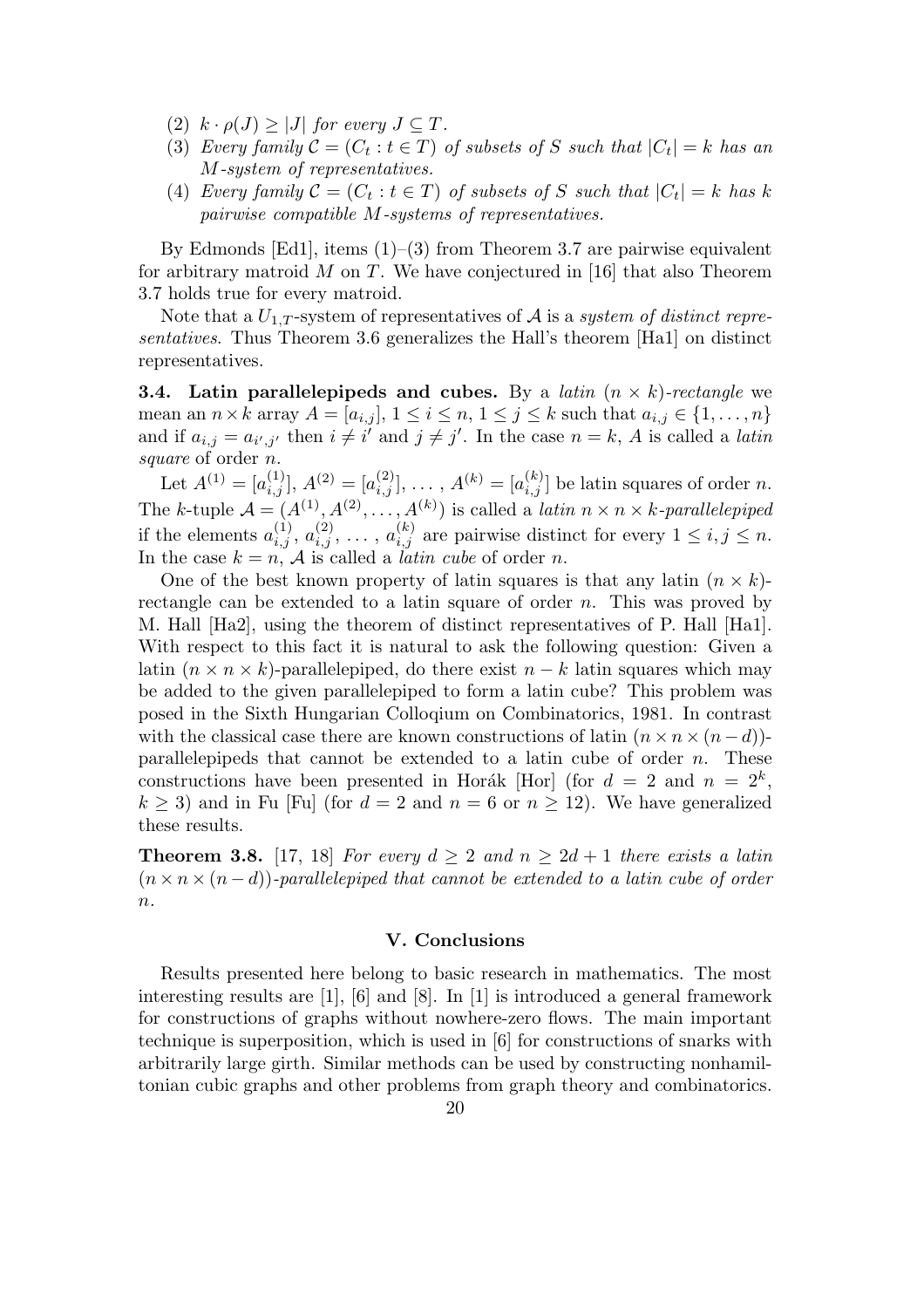Paper  $[8]$  contains a new approach for study of flow and coloring problems. This method is based on contraction-deletion principle and uses methods from linear algebra. We see potential for further development of these methods.

# VI. List of The Papers Contained in The Thesis

- [1] M. Kochol, Superposition and constructions of graphs without nowherezero k-flows, European Journal of Combinatorics 23 (2002), 281-306.
- [2] M. Kochol, Hypothetical complexity of the nowhere-zero 5-flow problem, Journal of Graph Theory 28 (1998), 1-11.
- [3] M. Kochol, An equivalent version of the 3-flow conjecture, Journal of Combinatorial Theory Series B 83 (2001), 258-261.
- [4] M. Kochol, V. Lozin, B. Randerath, The 3-colorability problem on graphs with maximum degree four, SIAM Journal on Computing 32 (2003), 1128-1139.
- [5] M. Kochol, Cubic graphs without a Petersen minor have nowhere-zero 5 flows, Acta Mathematica Universitatis Comenianae 68 (1999), 249-252.
- [6] M. Kochol, Snarks without small cycles, Journal of Combinatorial Theory Series B 67 (1996), 34-47.
- [7] M. Kochol, A cyclically 6-edge-connected snark of order 118, Discrete Mathematics 161 (1996), 297-300.
- [8] M. Kochol, Reduction of the 5-flow conjecture to cyclically 6-edge-connected snarks, Journal of Combinatorial Theory Series B 90 (2004), 139-145.
- [9] M. Kochol, Stable dominating circuits in snarks, Discrete Mathematics 233 (2001), 247-256.
- [10] M. Kochol, *Equivalence of Fleischner's and Thomassen's conjectures*, Journal of Combinatorial Theory Series B 78 (2000), 277-279.
- [11] A. Huck, M. Kochol, Five cycle double covers of some cubic graphs, Journal of Combinatorial Theory Series B 64 (1995), 119-125.
- [12] H. Fleischner, M. Kochol, A note about the dominating circuit conjecture, Discrete Mathematics 259 (2002), 307-309.
- [13] M. Kochol, Equivalence between hamiltonicity and flow conjectures, and the sublinear defect property, Discrete Mathematics 254 (2002), 221-230.
- [14] M. Kochol, Quasi polymatroidal flow networks, Acta Mathematica Universitatis Comenianae 64 (1995), 83-97.
- [15] M. Kochol, Partial intersection theorem and flows in abstract networks, SIAM Journal on Discrete Mathematics 11 (1998), 468-486.
- [16] M. Kochol, Compatible systems of representatives, Discrete Mathematics 132 (1994), 115-126.
- [17] M. Kochol, Relatively narrow latin parallelepipeds that cannot be extended to a latin cube, Ars Combinatoria 40 (1995), 247-260.
- [18] M. Kochol, Latin  $(n \times n \times (n-2))$ -parallelepipeds not completing to a latin cube, Mathematica Slovaca 39 (1989), 121-125.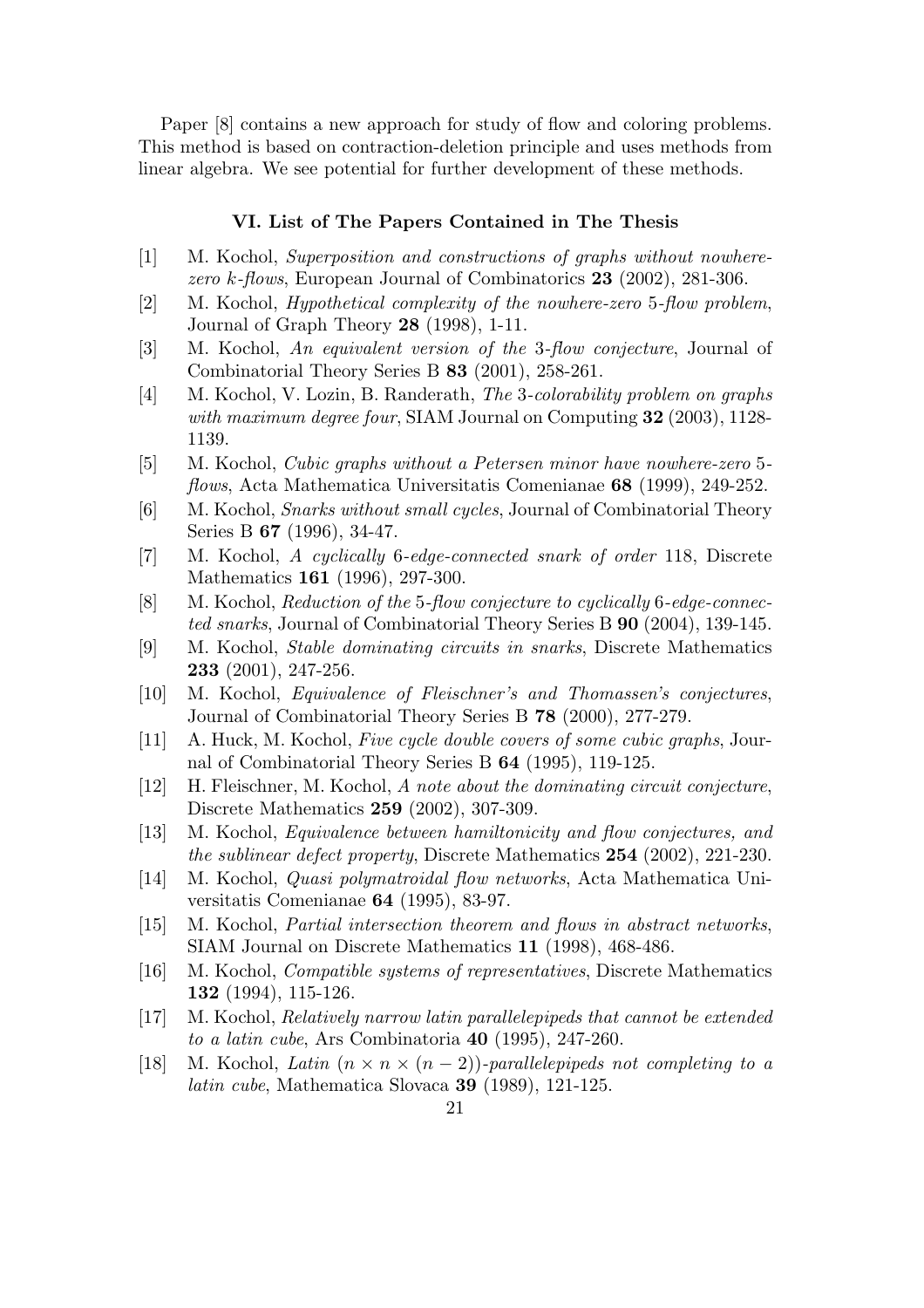# VII. References

- [AVT] G. M. Adelson-Velskij, A. Titov, On 4-chromatic cubic graphs, Voprosy Kibernet. (Moscow) 1 (1974), 5-14. (in Russian)
- [Ai] M. Aigner, Combinatorial Theory, Springer, Berlin, 1979.
- [Ak] V. A. Aksionov, The extension of a 3-coloring on planar graphs, Diskret. Analiz 16 (1974), 3-19. (in Russian)
- [AGZ] B. R. Alspach, L. Goddyn, C.-Q. Zhang, *Graphs with the circuit cover* property, Trans. Amer. Math. Soc. 344 (1994), 131-154.
- [AH] K. Appel, W. Haken, Every Planar Map Is Four Colorable, Contemp. Math., Vol. 98, Amer. Math. Soc., Providence, 1989.
- [AJ] P. Ash, B. Jackson, Dominating cycles in bipartite graphs, Progress in Graph Theory (J. A. Bondy, U. S. R. Murty, eds.), Academic Press, New York, 1984, pp. 81-87.
- [Bi] G. D. Birkhoff, *The reducibility of maps*, Amer. J. Math. **35** (1913), 115-128.
- [BM] J. A. Bondy, U. S. R. Murty, Graph Theory with Applications, Macmillan, London, 1976.
- [Bo] O. V. Borodin, A new proof of Grünbaum's 3 color theorem, Discrete Math. 169 (1997), 177-183.
- [Bro] R. L. Brooks, On coloring the nodes of a network, Proc. Cambrigde Phil. Soc. 37 (1941), 194-197.
- [Bru] R. A. Brualdi, Comments on bases in independence structures, Bull. Australian Math. Soc. 2 (1969), 161-169.
- [BS] R. A. Brualdi, E. B. Scrimger, Exchange systems, matchings and transversals, J. Combinatorial Theory 5 (1968), 244-257.
- [CMRS] A. Cavicchioli, M. Meschiari, B. Ruini, F. Spaggiari, A survey on snarks and new results: products, reducibility and a computer search, J. Graph Theory 28 (1998), 57-86.
- [Ce] U. A. Celmins, On cubic graphs that do not have an edge-3-colouring, Ph.D. Thesis, Dep. of Combinatorics and Optimization, University of Waterloo, Waterloo, Canada, 1984.
- [CS] U. A. Celmins, E. R. Swart, The constructions of snarks, Research Report CORR 79-18, Dep. of Combinatorics and Optimization, University of Waterloo, Waterloo, Canada, 1979.
- [CW] A. G. Chetwynd, R. J. Wilson, Snarks and supersnarks, The Theory and Applications of Graphs (Y. Alavi, G. Chartrand, D. L. Goldsmith, L. Lesniak-Foster, D. R. Lick, eds.), Wiley, New York, 1981, pp. 215-241.
- [DM] J. Davies, C. McDiarmid, Disjoint common transversals and exchange structures, J. London Math. Soc. (2) 14 (1976), 55-62.
- [Di] R. P. Dilworth, A decomposition theorem for partially ordered sets, Ann. Math. 51 (1950), 161-166.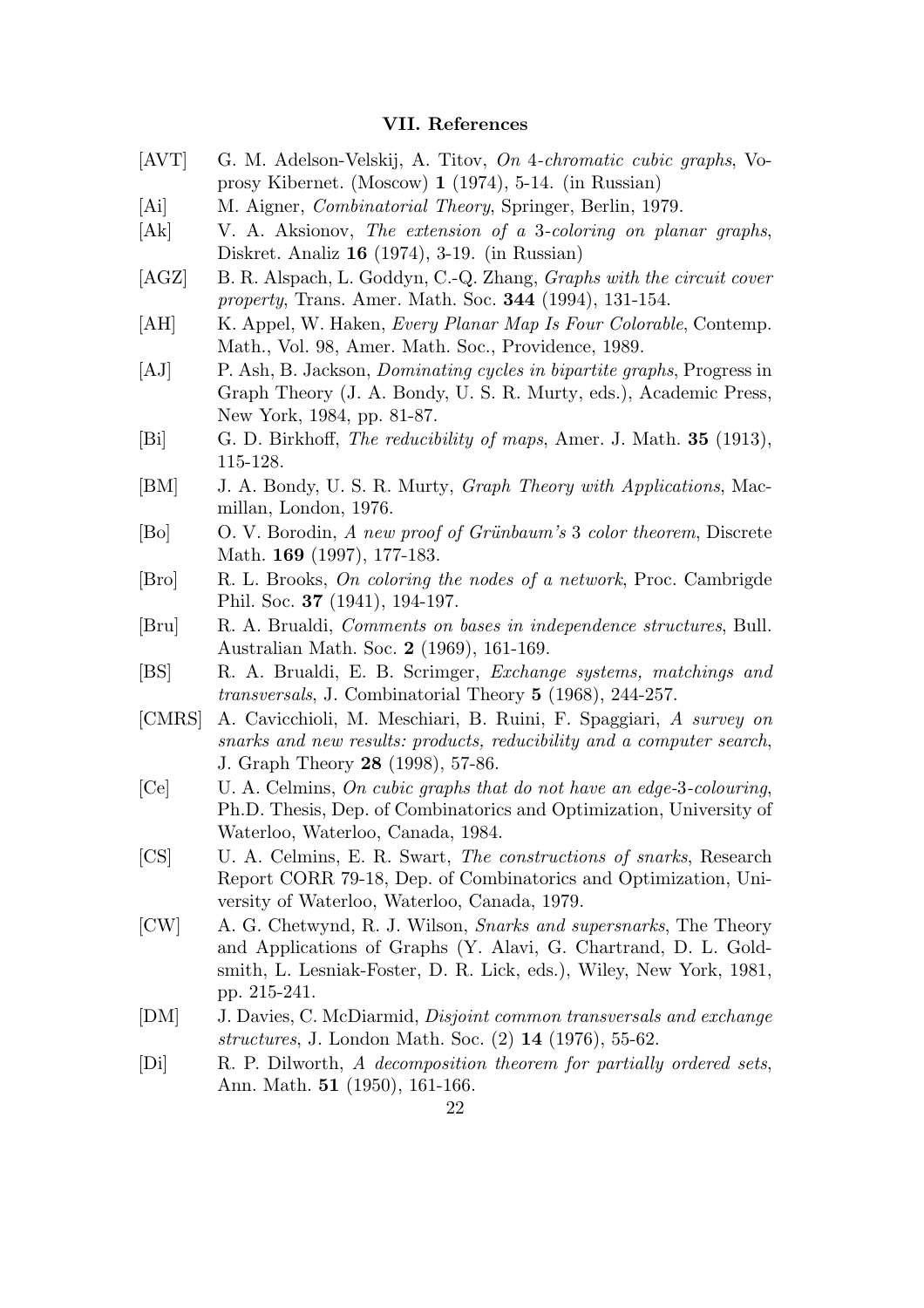- [Ed1] J. Edmonds, Lehman's switching game and a theorem of Tutte and Nash-Williams, J. Res. Nat. Bur. Stand. Sect. B 69 (1965), 73-77.
- [Ed2] J. Edmonds, Submodular functions, matroids and certain polyhedra, Combinatorial Structures and Their Applications (R. Guy, H. Hanani, N. Sauer, J. Schönheim, eds.), Gordon and Breach, New York, 1970, pp. 69-87.
- [EF] J. Edmonds, D. R. Fulkerson, Transversals and matroid partition, J. Res. Nat. Bur. Stand. Sect. B 69 (1965), 147-153.
- [FF] L. R. Ford, D. R. Fulkerson, Flows in Networks, Princeton Univ. Press, Princeton, 1962.
- [Fl1] H. Fleischner, Cycle decompositions, 2-coverings, removable cycles and the four-color disease, Progress in Graph Theory (J. A. Bondy, U. S. R. Murty, eds.), Academic Press, New York, 1984, pp. 233-246.
- [Fl2] H. Fleischner, Eulerian Graphs and Related Topics, Part 1, Vol. 2, Ann. Discrete Math., Vol. 50, North-Holland, Amsterdam, 1991.
- [FJ] H. Fleischner, B. Jackson, A note concerning some conjectures on cyclically 4-edge-connected 3-regular graphs, Graph Theory in Memory of G. A. Dirac (L. D. Andersen, I. T. Jakobsen, C. Thomassen, B. Toft, P. D. Vestergaard, eds.), Ann. Discrete Math., Vol. 41, North-Holland, Amsterdam, 1989, pp. 171-177.
- [Fr] A. Frank, Generalized polymatroids, Finite and Infinite sets (A. Hajnal, L. Lovász, eds.), North-Holland, Amsterdam, 1984, pp. 285–294.
- [FT] A. Frank, E. Tardos, *Generalized polymatroids and submodular flows*, Math. Programming 42 (1988), 489–563.
- [Fu] H.-L. Fu, On latin  $(n \times n \times (n-2))$ -parallelepipeds, Tamkang J. Math. 17 (1986), 107-111.
- [Fj] S. Fujishige, Submodular Functions and Optimization, Ann. Discrete Math., Vol. 47, North-Holland, Amsterdam, 1991.
- [GJS] M. R. Garey, D. S. Johnson, L. Stockmeyer, Some simplified NPcomplete graph problems, Theor. Comput. Sci. 1 (1976), 237-267.
- [Ga] M. Gardner, Mathematical games: Snarks, Boojums and other conjectures related to the four-color-map theorem, Sci. Am. 234 (April 1976), 126-130.
- [Go1] L. Goddyn, A girth requirement for the cycle double cover conjecture, Cycles in Graphs (B. R. Alspach, C. D. Godsil, eds.), Ann. Discrete Math., Vol. 27, North-Holland, Amsterdam, 1985, pp. 13-26.
- [Go2] L. Goddyn, Cycle Covers of Graphs, Ph. D. Thesis, University of Waterloo, Waterloo, Ontario, Canada, 1988.
- [Go3] L. Goddyn, Cycle double covers of graphs with Hamilton paths, J. Combin. Theory Ser. B 46 (1989), 253-254.
- [Gol] M. K. Goldberg, Construction of class 2 graphs with maximum vertex degree 3, J. Combin. Theory Ser. B **31** (1981), 282-291.
- [Gr] H. Grötzsch, Ein Dreifarbensatz für dreikreisfreie Netze auf der Kugel, Wiss. Z. Martin-Luther-Univ. Halle-Wittenberg. Math.-Nat. Rei-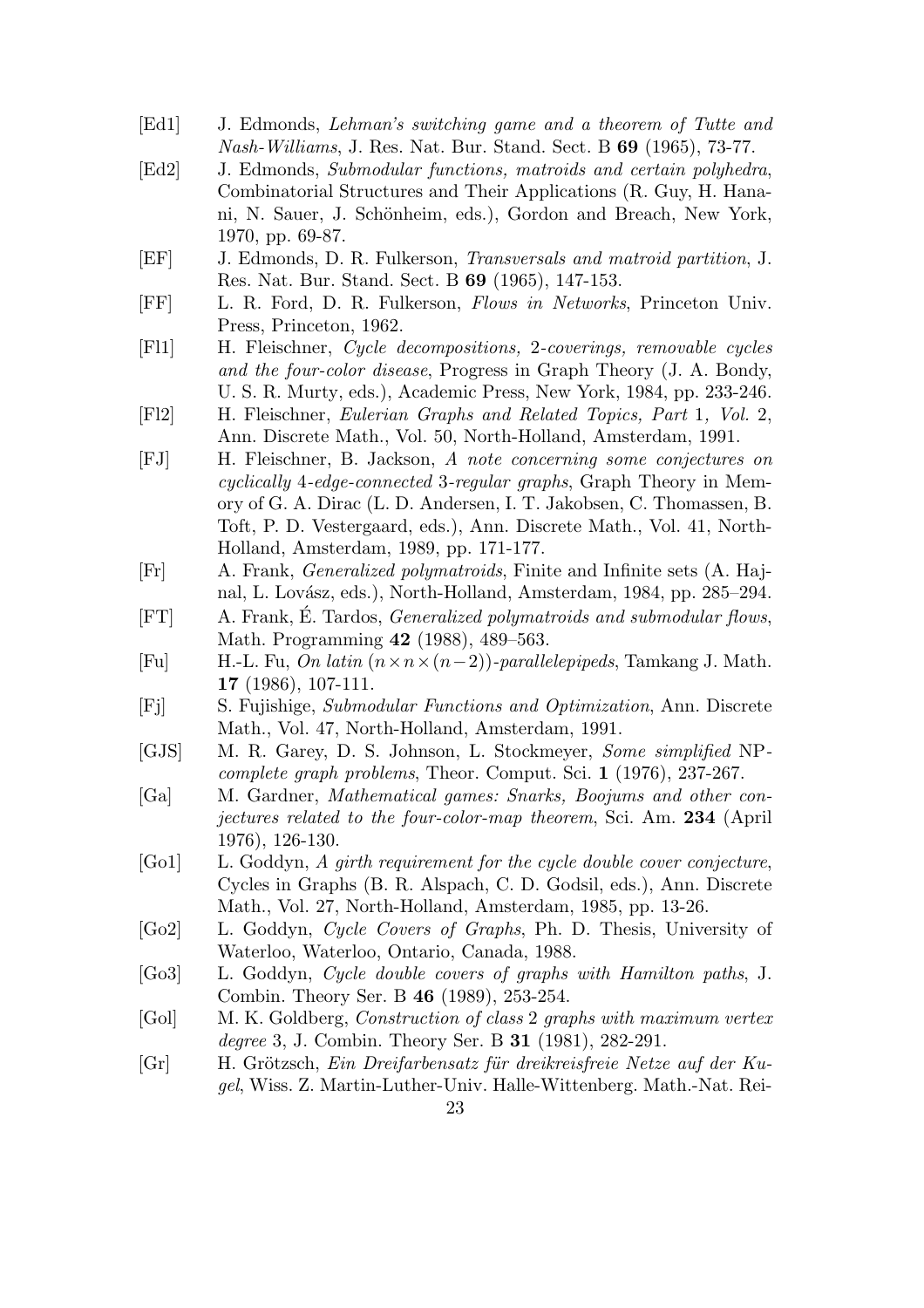he 8 (1959), 109-120.

- [Ha1] P. Hall, On representatives of subsets, J. London Math. Soc. 10 (1935), 26-30.
- [Ha2] M. Hall Jr., An existence theorem for latin squares, Bull. Amer. Math. Soc. 51 (1945), 387-388.
- [Has] R. Hassin, Minimum cost flow with set-constraints, Networks 12 (19- 82), 1–21.
- [He] P. J. Heawood, On the four-color map theorem, Quart. J. Pure Appl. Math. **29** (1898), 270-285.
- [Hol] J. Holyer, The NP-completeness of edge-coloring, SIAM J. Comput. 10 (1981), 718-720.
- [Hof] A. J. Hoffman, Some recent applications of the theory of linear inequalities to extremal combinatorial analysis, Combinatorial Analysis (R. Bellman, M. Hall Jr., eds.), Proc. Sympos. Appl. Math., Vol. 10, Amer. Math. Soc., Providence, RI, 1960, pp. 113-127.
- [Hor] P. Horák, Latin parallelepipeds and cubes, J. Combin. Theory Ser. A 33 (1982), 213-214.
- [I] R. Isaacs, Infinite families of nontrivial trivalent graphs which are not Tait colorable, Amer. Math. Monthly 82 (1975), 221-239.
- [Jac] B. Jackson, On circuit covers, circuit decompositions and Euler tours in graphs, Surveys in Combinatorics (K. Walker, ed.), London Math. Soc. Lecture Notes Ser. 187, Cambridge Univ. Press, Cambridge, 1993, pp. 191-210.
- [J1] F. Jaeger, Flows and generalized coloring theorems in graphs, J. Combin. Theory Ser. B 26 (1979), 205-216.
- [J2] F. Jaeger, On circular flows in graphs, Finite and Infinite Sets (A. Hajnal, L. Lovász, V. T. Sós, eds.), Coll. Math. Soc. János Bolyai, Vol. 37, North-Holland, Amsterdam, 1984, pp. 391-402.
- [J3] F. Jaeger, A survey of the cycle double cover conjecture, Cycles in Graphs (B. R. Alspach, C. D. Godsil, eds.), Annals Disc. Math., Vol. 27, North-Holland, Amsterdam, 1985, pp. 1-12.
- [J4] F. Jaeger, Nowhere-zero flow problems, Selected topics in Graph Theory 3 (L. W. Beineke, R. J. Wilson, eds.), Academic Press, New York, 1988, pp. 71-95.
- [JLPT] F. Jaeger, N. Linial, C. Payan, M. Tarsi, Group connectivity of graphs – a nonhomogeneous analogue of nowhere-zero flow properties, J. Combin. Theory Ser. B 56 (1992), 165-182.
- [JS] F. Jaeger, T. Swart, Conjecture 1, Combinatorics 79 (M. Deza, I. G. Rosenberg, eds.), Ann. Discrete Math., Vol 9, North-Holland, Amsterdam, 1980, p. 305.
- [JT] T. R. Jensen, B. Toft, Graph Coloring Problems, Wiley, New York, 1995.
- [Ke] A. B. Kempe, A memoir of the theory of mathematical form, Phil. Trans. Roy. Soc. London 177 (1886), 1-70.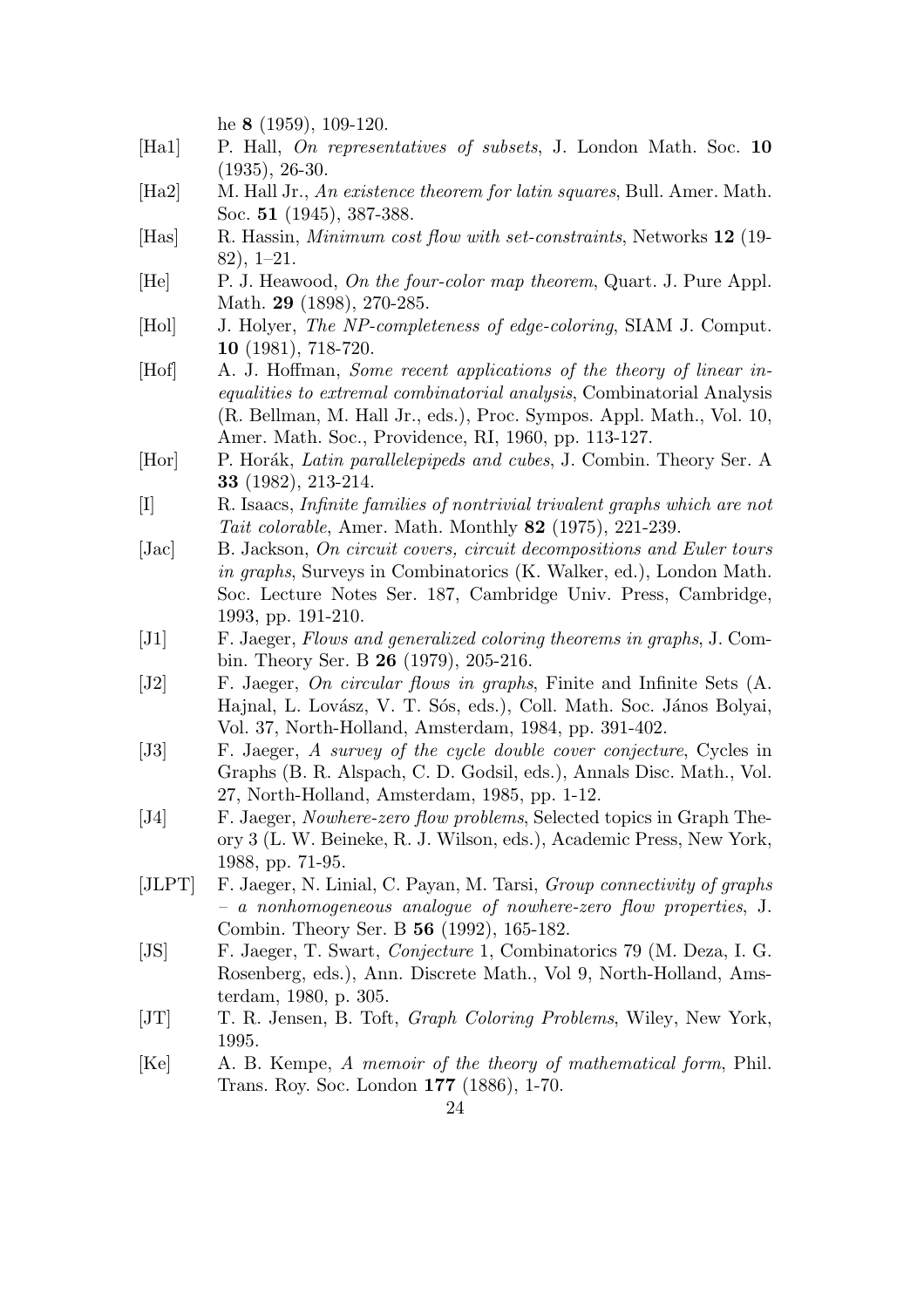- [Ki] P. A. Kilpatrick, Tutte's first colour-cycle conjecture, Ph.D. Thesis, Cape Town, South Africa, 1975.
- [Ko] M. M. Kovalev, Maximization of convex functions on supermatroids, Dokl. Akad. Nauk BSSR 27 (1983), 584–587. (In Russian)
- [Ku] J. P. S. Kung, Bimatroids and invariants, Adv. Math. 30 (1978), 238–249.
- [LM1] E. L. Lawler, C. U. Martel, Computing maximal "polymatroidal" network flows, Math. Oper. Res. 7 (1982), 334–347.
- [LM2] E. L. Lawler, C. U. Martel, Flow network formulation of polymatroid optimization problem, Bonn Workshop on Combinatorial Optimization (A. Bachem, M. Grötschel, B. Korte, eds.), Ann. Discrete Math., Vol. 16, North-Holland, Amsterdam, 1982, pp. 189–200.
- [LM3] E. L. Lawler, C. U. Martel, *Polymatroidal flows with lower bounds*, Discrete Appl. Math. 15 (1986), 291–313.
- [Lo] L. Lovász, Flats in matroids and geometric graphs, Combinatorial Surveys (P. Cameron, ed.), Academic Press, New York, 1977, pp. 45– 86.
- [LP] L. Lovász, M. D. Plummer, *Matching Theory*, Ann. Discrete Math., Vol. 29, North-Holland, Amsterdam, 1986.
- [Ma] J. H. Mason, A Characterization of Transversal Independence Spaces, Ph.D. Thesis, Univ of Wisconsin, Madison, WI, 1970.
- [MS] M. M. Matthews, D. P. Sumner, *Hamiltonian results in*  $K_{1,3}$ -free graphs, J. Graph Theory 8 (1984), 139-146.
- [Me] K. Menger, Zur algemeinen Kurventheorie, Fund. Math. 10 (1927), 96-115.
- [Mi] G. J. Minty, A theorem on three-coloring the edges of a trivalent graph, J. Combin. Theory 2 (1967), 164-167.
- [NW] G. L. Nemhauser, L. A. Wolsey, Integer and Combinatorial Optimization, Wiley, New York, 1988.
- [O] J. Oxley, Matroid Theory, Oxford University Press, Oxford, 1992.
- [Pe] J. Petersen, Sur le théorème de Tait, Interméd. Math. 15 (1898), 225-227.
- [Pr] M. Preissmann, Sur les Colorations des Arˆetes des Graphes Cubiques, Thèse de Doctorat de 3<sup>eme</sup>, Grenoble, France, 1981.
- [Ri1] R. Rizzi, *Indecomposable r-graphs and some other counterexamples*, J. Graph Theory 32 (1999), 1-15.
- [Ri2] R. Rizzi, On 4-connected graphs without even cycle decompositions, Disctrete Math. (to appear).
- [RSST] N. Robertson, D. Sanders, P. Seymour, R. Thomas, The four-color theorem, J. Combin. Theory Ser. B 70 (1997), 2-44.
- [RW] R. W. Robinson, N. C. Wormald, Almost all cubic graphs are hamiltonian, Random Structures Algorithms 3 (1982), 117-125.
- [Ry] Z. Ryjáček, On a closure concept in claw-free graphs, J. Combin. Theory Ser. B 70 (1997), 217-224.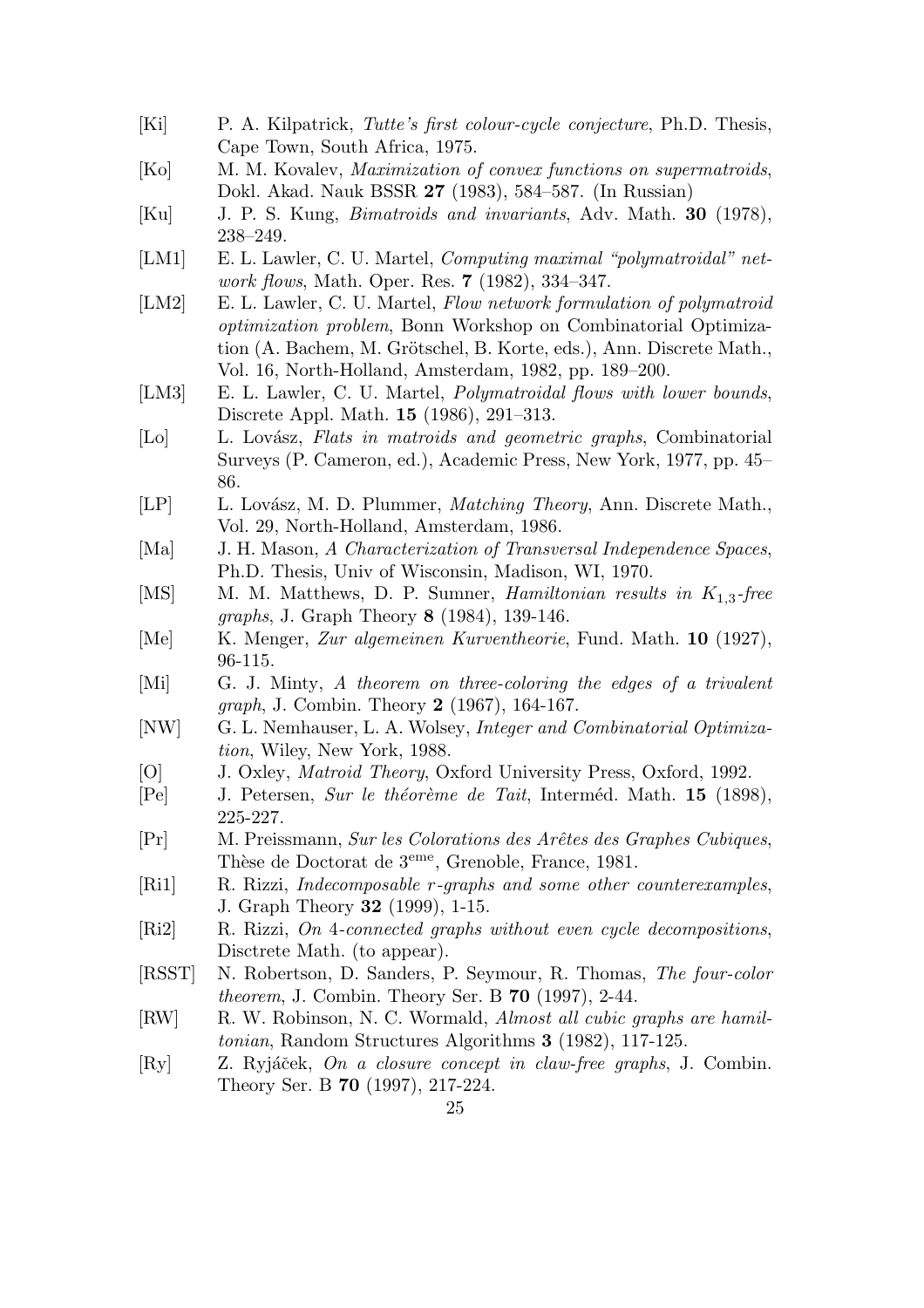- [Sa] G. Sabidussi, Conjecture 2.4, Cycles in Graphs (B. R. Alspach, C. D. Godsil, eds.), Ann. Discrete Math., Vol. 27, North-Holland, Amsterdam, 1985, p. 462.
- [Se1] P. D. Seymour, *Sums of circuits*, Graph Theorey and Related Topics (J. A. Bondy, U. S. R. Murty, eds.), Academic Press, New York, 1979, pp. 341-355.
- [Se2] P. D. Seymour, Nowhere-zero 6-flows, J. Combin. Theory Ser. B 30 (1981), 130-135.
- [Se3] P. D. Seymour, Nowhere-zero flows, Handbook of Combinatorics (R. L. Graham, M. Grötschel, L. Lovász, eds.), North-Holland, Amsterdam, 1995, pp. 289-299.
- [Sc1] A. Schrijver, Matroids and linking systems, J. Combin. Theory Ser. B 26 (1979), 349–369.
- [Sc2] A. Schrijver, Total dual integrality from directed graphs, crossing families, and sub- and supermodular functions, Progress in Combinatorial Optimization (W. R. Pulleyblank, ed.), Academic Press, Toronto, Ontario, 1984, pp. 315–362.
- [Sc3] A. Schrijver, Theory of Linear and Integer Programming, Wiley, New York, 1986.
- [Sz] G. Szekeres, Polyhedral decomposition of cubic graphs, J. Austral. Math. Soc. 8 (1973), 367-387.
- [Tai] P. G. Tait, Remarks on the colouring of maps, Proc. Roy. Soc. Edinburgh 10 (1880), 729.
- [Tar] M. Tarsi, Semi-duality and the cycle double cover conjecture, J. Combin. Theory Ser. B 41 (1986), 332-340.
- [Th1] C. Thomassen, Reflections on graph theory, J. Graph Theory 10 (1986), 309-324.
- $[Th2]$  C. Thomassen, Grötzsch's 3-color theorem and its counterparts for the torus and the projective plane, J. Combin. Theory Ser. B 62 (1994), 268-279.
- [Tu1] W. T. Tutte, A contribution to the theory of chromatic polynomials, Canad. J. Math. 6 (1954), 80-91.
- [Tu2] W. T. Tutte, A class of Abelian groups, Canad. J. Math. 8 (1956), 13-28.
- [Tu3] W. T. Tutte, On the algebraic theory of graph colorings, J. Combin. Theory 1 (1966), 15-50.
- [Wa] J. J. Watkins, Snarks, Ann. New York Acad. Sci. 576 (1989), 606-622.
- [WW] J. J. Watkins, R. J. Wilson, A survey of snarks, Graph Theory, Combinatorics, and Applications (Y. Alavi, G. Chartrand, O. R. Oellermann, A. J. Schwenk, eds.), Wiley, New York, 1991, pp. 1129-1144.
- [We] D. J. A. Welsh, Matroid Theory, Academic Press,, London, 1976.
- [Y] D. H. Younger, *Integer flows*, J. Graph Theory  $7$  (1983), 349-357.
- [Z] C.-Q. Zhang, Integral Flows and Cycle Covers of Graphs, Dekker, New York, 1997.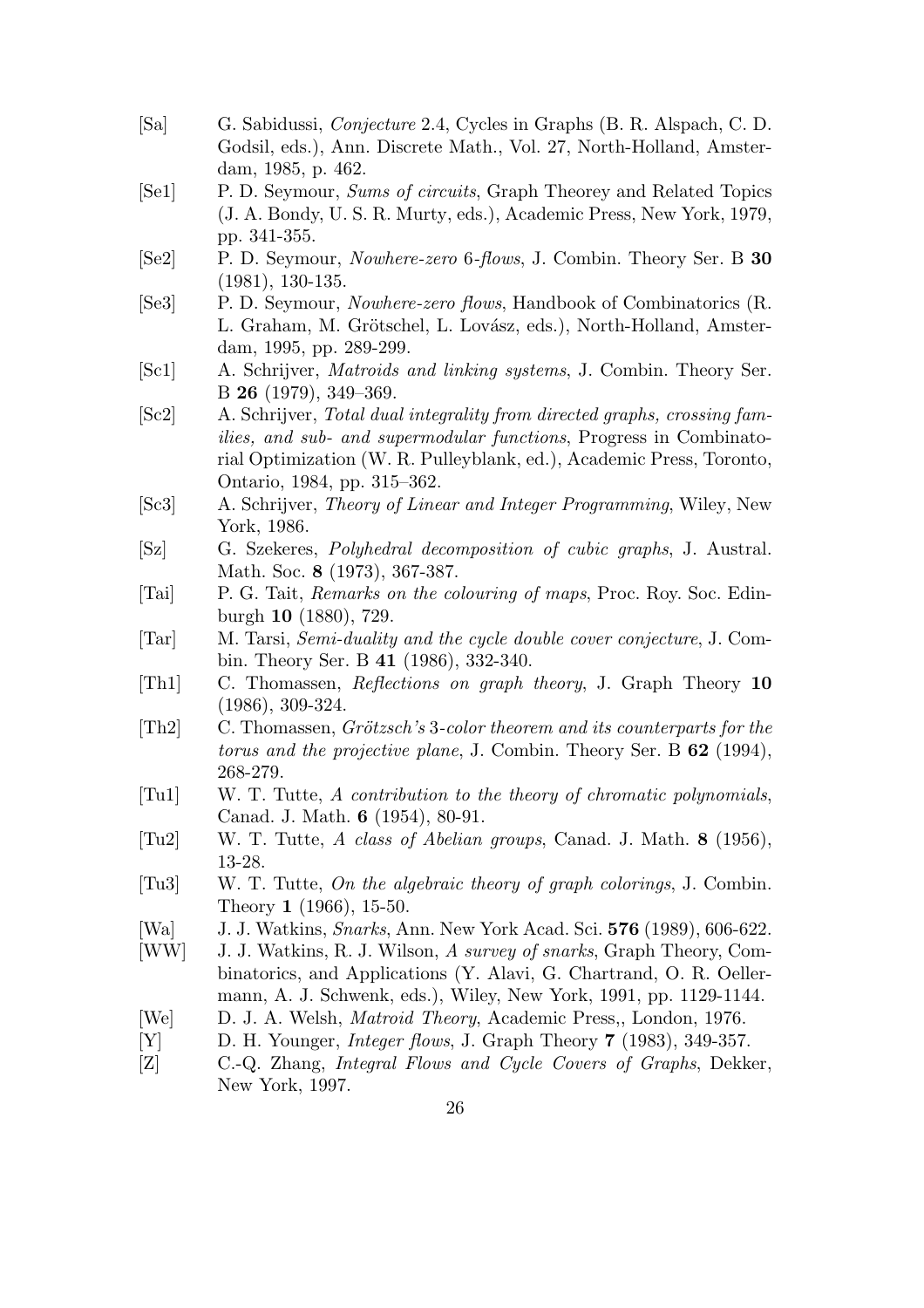# VIII. List of Author's Publications

- [k1] M. Kochol, Construction of crossing-critical graphs, Discrete Mathematics 66 (1987), 311-313.
- [k2] M. Kochol, Generalized Pascal triangles with maximal left periods, Computers and Artificial Intelligence 6 (1987), 59-70.
- [k3] M. Kochol, Efficient monotone circuit for threshold functions, Information Processing Letters 32 (1989), 121-122.
- [k4] M. Kochol, Latin  $(n \times n \times (n-2))$ -parallelepipeds not completing to a latin cube, Mathematica Slovaca 39 (1989), 121-125.
- [k5] M. Kochol, *Varieties of modular p-algebras not containing*  $M_{3,3}$ , Algebra Universalis 28 (1991), 559-588.
- [k6] M. Kochol, Latin parallelepipeds not completing to a cube, Mathematica Slovaca 41 (1991), 3-9.
- [k7] M. Kochol, Linear jump of crossing number for non Kuratowski edge of a graph, Radovi Matematički  $7$  (1991), 177-184.
- [k8] M. Kochol, The notion and basic properties of M-transversals, Discrete Mathematics 104 (1992), 191-196.
- [k9] M. Kochol, A note on the arboricity of graphs, Graphs and Combinatorics 8 (1992), 313-315.
- [k10] M. Kochol, Constructive approximation of a ball by polytopes, Mathematica Slovaca 44 (1994), 99-105.
- [k11] M. Kochol, About a generalization of transversals, Mathematica Bohemica 119 (1994), 143-149.
- [k12] M. Kochol, Compatible systems of representatives, Discrete Mathematics 132 (1994), 115-126.
- [k13] A. Huck and M. Kochol, Five cycle double covers of some cubic graphs, Journal of Combinatorial Theory Series B 64 (1995), 119- 125.
- [k14] M. Kochol, Quasi polymatroidal flow networks, Acta Mathematica Universitatis Comenianae 64 (1995), 83-97.
- [k15] M. Kochol, *Relatively narrow latin parallelepipeds that cannot be ex*tended to a latin cube, Ars Combinatoria  $40$  (1995), 247-260.
- [k16] M. Kochol, Symmetrized and continuous generalization of transversals, Mathematica Bohemica 121 (1996), 95-106.
- [k17] M. Kochol, Snarks without small cycles, Journal of Combinatorial Theory Series B 67 (1996), 34-47.
- [k18] M. Kochol, A cyclically 6-edge-connected snark of order 118, Discrete Mathematics 161 (1996), 297-300.
- [k19] M. Kochol, *Hypothetical complexity of the nowhere-zero* 5-flow problem, Journal of Graph Theory 28 (1998), 1-11.
- [k20] M. Kochol, Partial intersection theorem and flows in abstract networks, SIAM Journal on Discrete Mathematics 11 (1998), 468-486.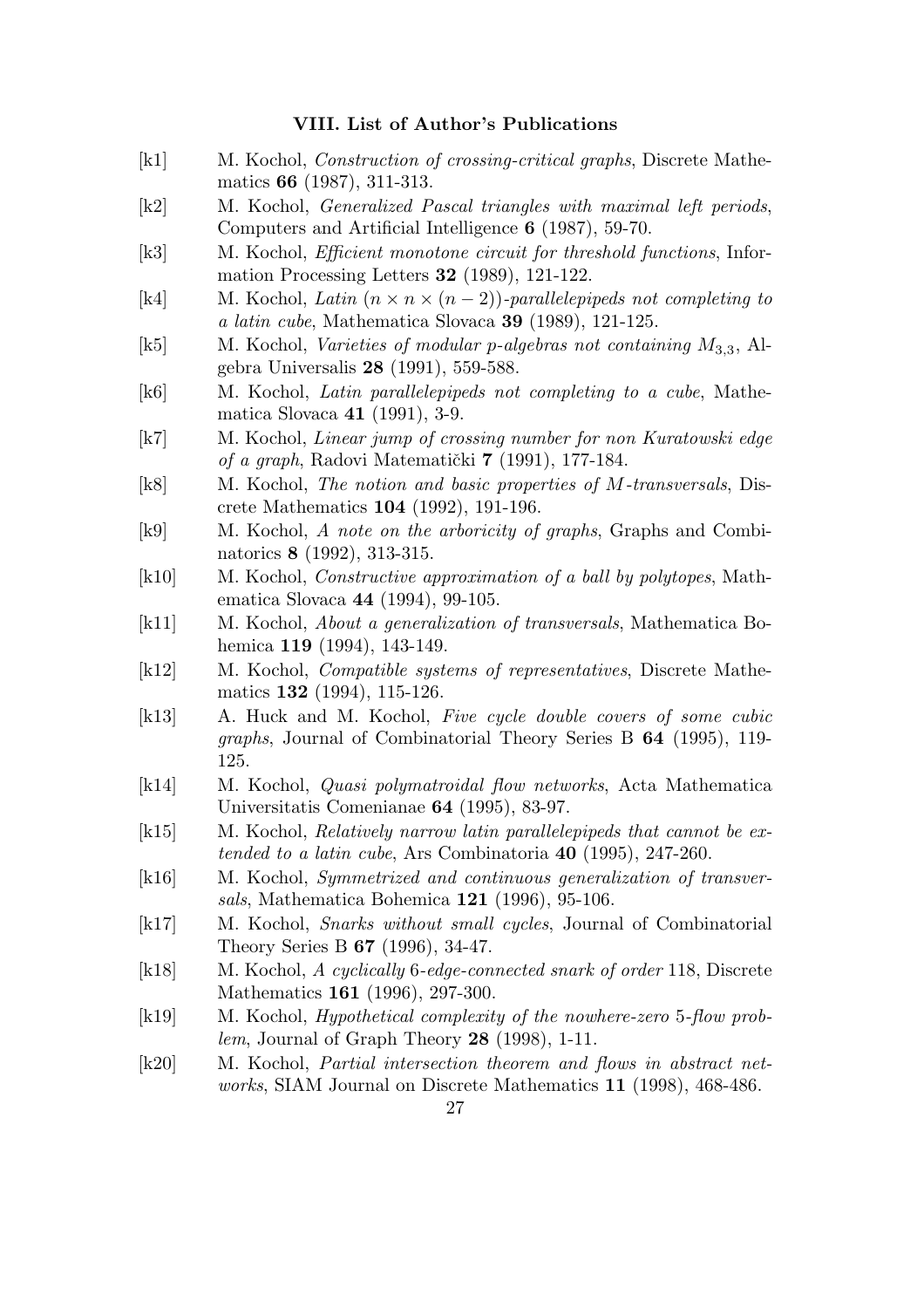- [k21] M. Kochol, An elementary proof of the fundamental theorem of algebra, International Journal of Mathematical Education in Science and Technology 30 (1999), 614-615.
- [k22] M. Kochol, Cubic graphs without a Petersen minor have nowhere-zero 5-flows, Acta Mathematica Universitatis Comenianae 68 (1999), 249- 252.
- [k23] M. Kochol, Equivalence of Fleischner's and Thomassen's conjectures, Journal of Combinatorial Theory Series B 78 (2000), 277-279.
- [k24] M. Kochol, Stable dominating circuits in snarks, Discrete Mathematics 233 (2001), 247-256.
- [k25] M. Kochol, An equivalent version of the 3-flow conjecture, Journal of Combinatorial Theory Series B 83 (2001), 258-261.
- [k26] M. Kochol, Polynomials associated with nowhere-zero flows, Journal of Combinatorial Theory Series B 84 (2002), 260-269.
- [k27] M. Kochol, Superposition and constructions of graphs without nowhre-zero k-flows, European Journal of Combinatorics 23 (2002), 281- 306.
- [k28] M. Kochol, Tension polynomials of graphs, Journal of Graph Theory 40 (2002), 137-146.
- [k29] M. Kochol, Equivalences between hamiltonicity and flow conjectures, and the sublinear defect property, Discrete Mathematics 254 (2002), 221-230.
- [k30] H. Fleischner and M. Kochol, A note about the dominating circuit conjecture, Discrete Mathematics 259 (2002), 307-309.
- [k31] M. Kochol, *Linear algorithm for* 3-coloring of locally connected graphs, Experimental and Efficient Algorithms (K. Jansen, M. Margraf, M. Mastrolli, and J. D. P. Rolim, eds.), Lecture Notes in Computer Science, Vol. 2647,, Springer-Verlag, Berlin, 2003, pp. 191-194.
- [k32] M. Kochol, V. Lozin and B. Randerath, The 3-colorability problem on graphs with maximum degree four, SIAM Journal on Computing 32 (2003), 1128-1139.
- [k33] M. Kochol, On bases of the cycle and cut spaces in digraphs, Ars Combinatoria 68 (2003), 231-234.
- [k34] M. Kochol, A theorem about elementary cuts and flow polynomials, Graphs and Combinatorics 19 (2003), 389-392.
- [k35] M. Kochol, *Tension-flow polynomials on graphs*, Discrete Mathematics 274 (2004), 173-185.
- [k36] M. Kochol, Reduction of the 5-flow conjecture to cyclically 6-edge-connected snarks, Journal of Combinatorial Theory Series B 90 (2004), 139-145.
- [k37] M. Kochol, Snarks and flow-snarks constructed from coloring-snarks, Discrete Mathematics 278 (2004), 165-174.
- [k38] M. Kochol, *Constructions of graphs without nowhere-zero flows from* Boolean formulas, Ars Combinatoria 70 (2004), 257-264.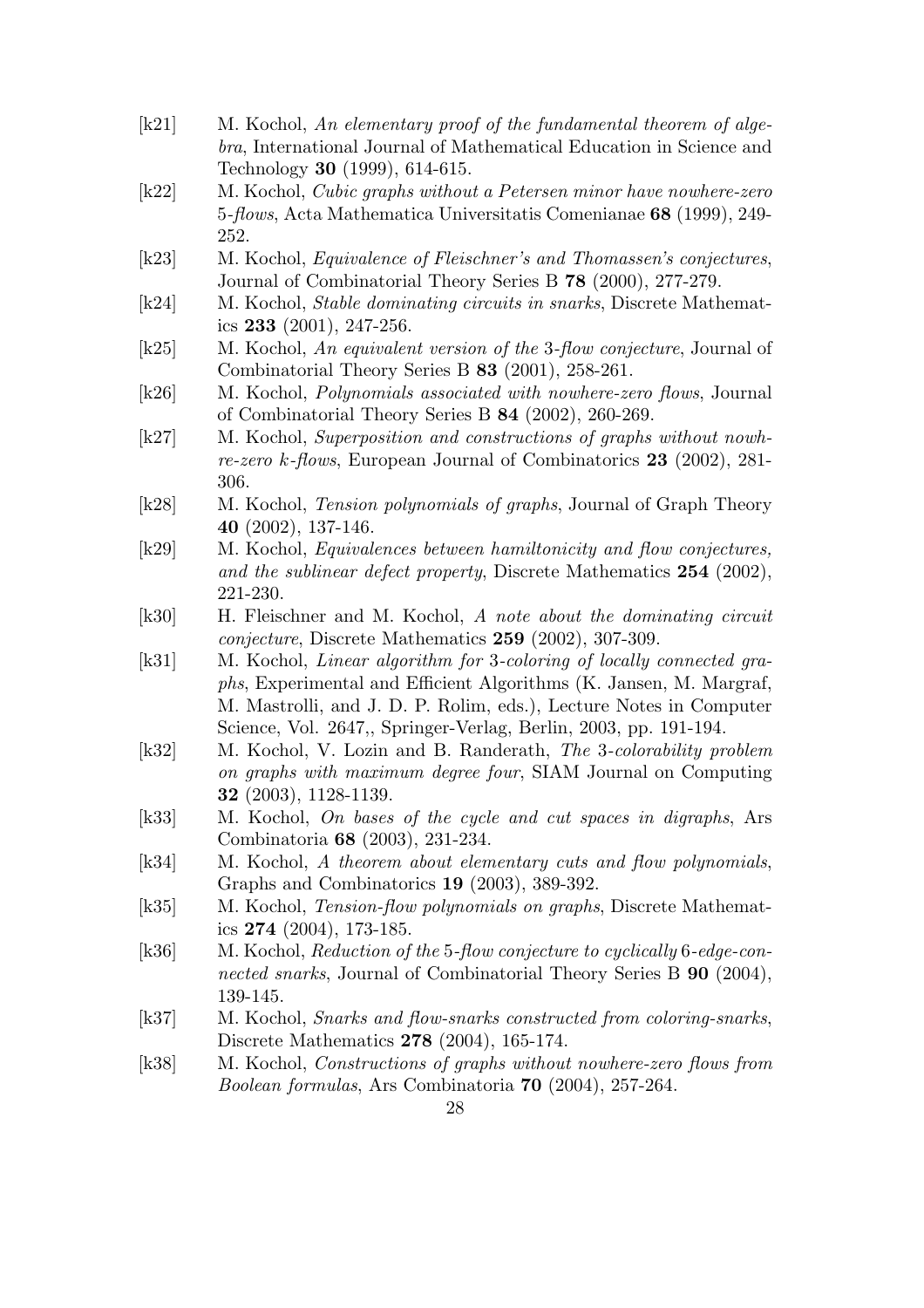- [k39] M. Kochol, A note on approximation of a ball by polytopes, Discrete Optimization 1 (2004), 229-231.
- [k40] M. Kochol, 3-coloring and 3-clique-ordering of locally connected graphs, Journal of Algorithms (to appear).
- [k41] M. N. Ellingham, H. Fleischner, M. Kochol and E. Wenger, Colorability of planar graphs with isolated nontriangular faces, Graphs and Combinatorics (to appear).
- [k42] M. Kochol, Decomposition formulas for the flow polynomial, European Journal of Combinatorics (to appear).
- [k43] M. Kochol, Restrictions on smallest counterexamples to the 5-flow conjecture, Combinatorica (to appear).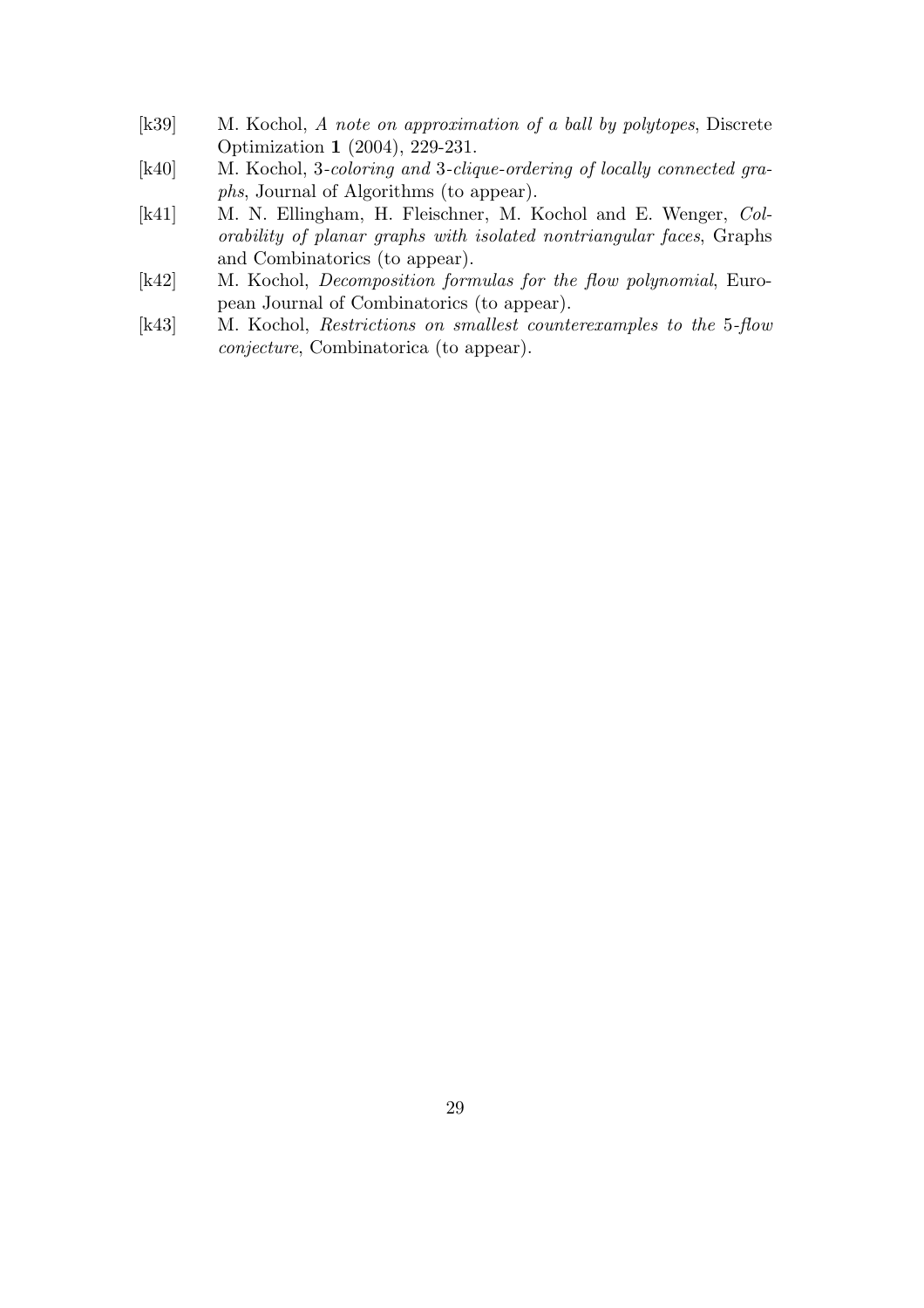#### Summary

This thesis consists from author's 18 papers published in mathematical journals. The papers deal with several aspects of flows in graphs. The results are divided into three parts. In the first part we deal with snarks (nontrivial cubic graphs without 3-edge-coloring) and nowhere-zero group- and integer-valued flows in graphs. The second part contains results about path, circuits, cycle double coverings of graphs and related problems. The third part is devoted to generalization of classical flows in networks and some relative areas from transversal theory and latin squares.

We build general methods on constructing graphs without nowhere-zero kflows. We call such graphs k-snarks. We study flows in multi-terminal networks and generalize some classical results which have been known for flows in graphs. This enables us to get new results about k-flows, k-snarks and snarks.

We prove that the 3-Flow Conjecture suffices to verify for 5-edge-connected graphs and that the smallest counterexample to the 5-Flow Conjecture must be cyclically 6-edge-connected snark. We show that if there exists a bridgeless 5 snark (resp. k-edge-connected 3-snark), then the problem to determine whether a bridgeless (resp. k-edge-connected) graph has a nowhere-zero 5-flow (resp. 3 flow) is NP-complete. We prove that cubic graphs not containing a subgraph homeomorphic to the Petersen graph have nowhere-zero 5-flows.

We construct snarks with arbitrary large girth, thereby obtaining a counterexample to the conjecture of Jaeger and Swart. We introduce constructions of a new infinite families of cyclically 6-edge-connected snarks. We also construct families of snarks with high degree of "uncolorability" or having other special properties.

We study 3-coloring problem for some classes of graphs with maximal degree four. We show that this problem is NP-complete for some classes but can be solved in linear time for others.

We also deal with conjectures about circuits in graphs. We show that every cyclically 4-edge-connected cubic graph has a dominating circuit (i.e., circuit whose vertices are incident with all edges of the graph) if and only if any two edges of a cyclically 4-edge-connected cubic graph are contained in a dominating circuit. We prove that every 4-connected line graph is hamiltonian if and only if every cyclically 4-edge-connected cubic graph has either an edge-3-coloring or a dominating cycle. We construct snarks with a stable dominating circuit (that means there is no other circuit covering all its vertices). We show that if a graph has either oddness 2 or a Hamilton path, then it has a cycle double covering consisting from 5 cycles. We prove that many conjectures and theorems about graphs could be proved if one could show that they are true apart from some "errors", provided that the number of these errors grows asymptotically slower than the order of these graphs.

We introduce a flow model from combinatorial optimization using quasi polymatroids as constraints for the flow conservation. Quasi polymatroids